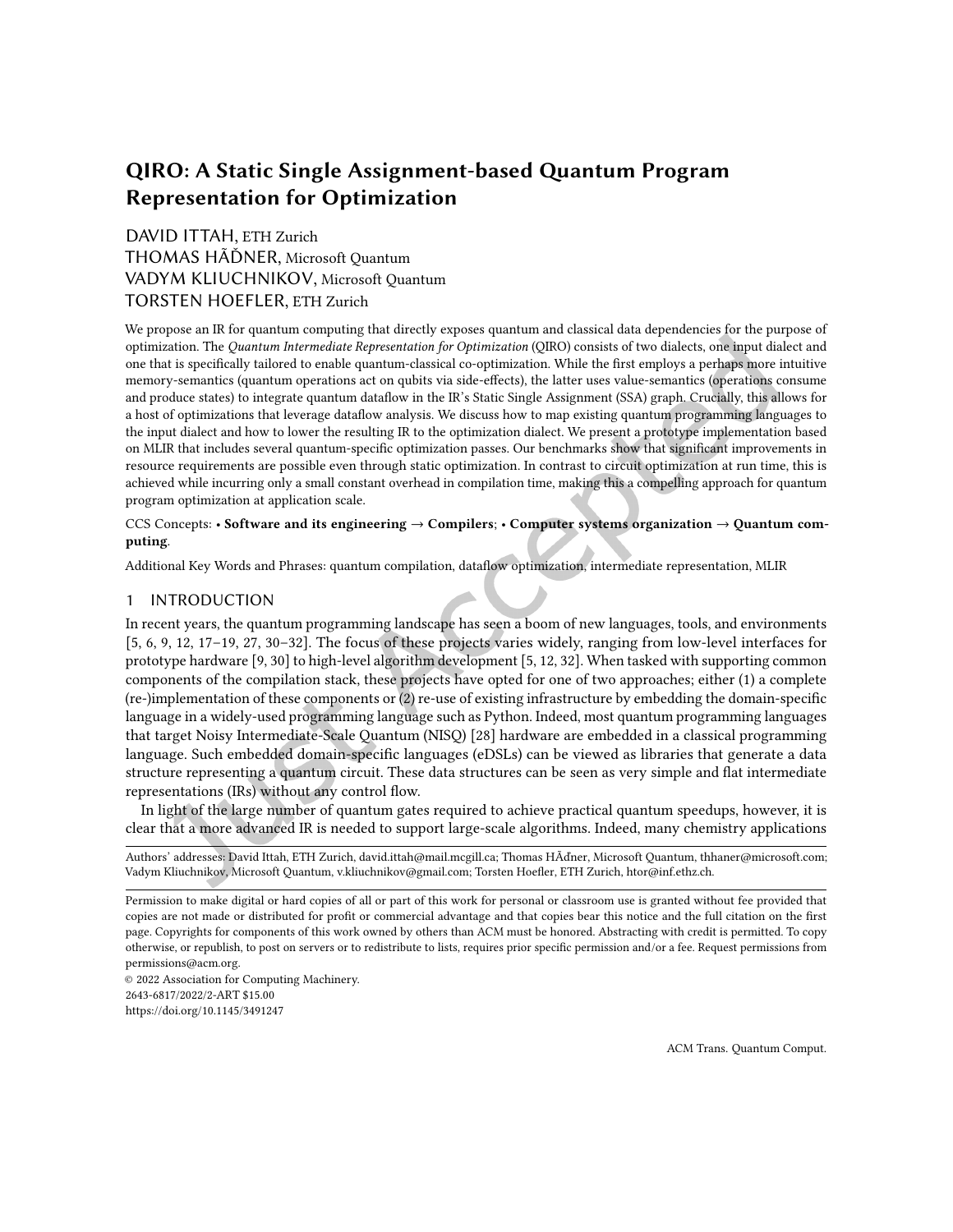<span id="page-1-2"></span>

Fig. 1. (a) Proposed compilation stack incorporating our IR infrastructure, along with the features and main concepts of the different levels. (b) In the input dialect (Quantum), operations act on unique qubit references via side-effects (memory-semantics). We designed our optimization dialect to facilitate dataflow analysis and to maximally leverage existing optimization infrastructure. Therefore, operations in the optimization dialect (QuantumSSA) consume and return quantum states (value-semantics) and quantum register accesses are translated to pairs of extract/combine instructions.

of practical interest require between 10 $^9$  and 10 $^{15}$  gates [\[29,](#page-21-7) [33\]](#page-22-1) and applications in the domain of cryptography similarly lead to programs with  $10^{10}$  $10^{10}$  gates [\[11,](#page-21-8) [14\]](#page-21-9). Consequently using flat data structures such as lists of gates<sup>1</sup> or directed acyclic graphs (DAGs) to represent quantum programs is infeasible at application scale. Instead, a special purpose IR that incorporates classical and quantum control low is needed.

Designing a more advanced IR for quantum programs poses some unique challenges not present in classical computing. Most notably, "values" held in qubits cannot be copied due to the no-cloning theorem of quantum mechanics [\[25,](#page-21-10) Box 12.1]. Existing quantum IRs such as the recently proposed QIR [\[10\]](#page-21-11) therefore opt to only represent references to quantum data, while operations on qubits are modeled via side-efects. Unfortunately, such a representation severely limits reuse of existing compiler components, which often rely on the datalow to be explicit in the IR. As a remedy, we introduce a quantum-analog of  $SSA<sup>2</sup>$  $SSA<sup>2</sup>$  $SSA<sup>2</sup>$  where dataflow is explicit.

The no-cloning theorem might also seem to rule out a large set of classical program optimizations that rely on the duplication of values across the program such as common sub-expression elimination (CSE). However, such techniques are useful for optimization of mixed quantum-classical programs, as illustrated by the example in Figure [1b](#page-1-2): While two successive CNOT (commonly CX) gates may be eliminated from the IR if they are applied to the same qubits, it is difficult to carry out such an optimization in the presence of dynamic accesses to quantum registers, especially if datalow is not explicit in the IR. However, if existing optimization passes such as partial

<span id="page-1-0"></span><sup>&</sup>lt;sup>1</sup>Representing a quantum program as a flat list of gates is similar to representing a classical program as a list of ALU instructions without any control flow.

<span id="page-1-1"></span><sup>2</sup>Static Single Assignment (SSA) is an IR property where each variable is assigned exactly once, see Section [2.1.](#page-3-0)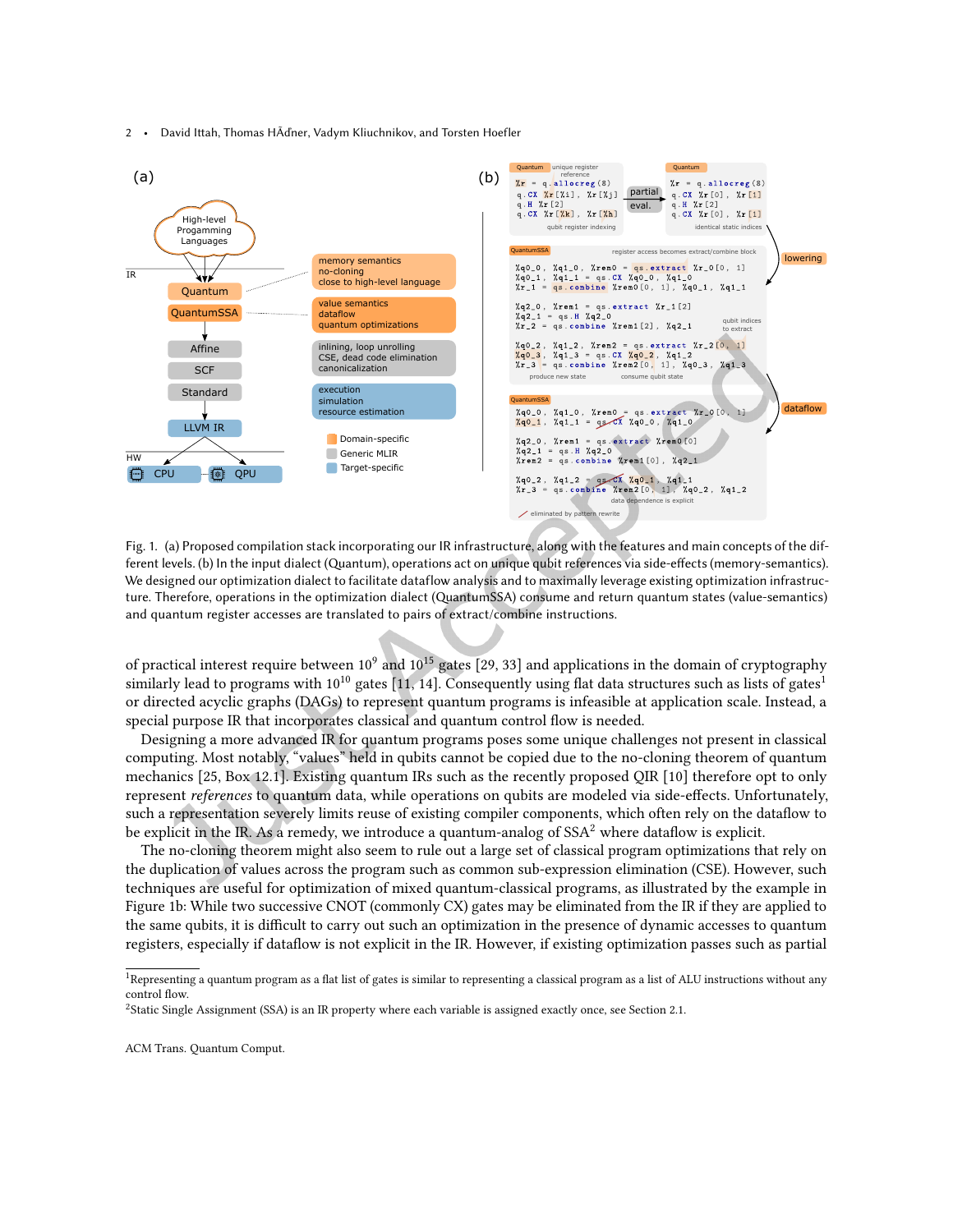evaluation succeed at inferring, e.g., that  $i=k=0$  and  $j=h=1$ , then the two CNOTs may be removed by leveraging our optimization dialect, which directly exposes (quantum and classical) datalow. Classical program optimization thus immediately increases the usefulness of quantum-specific optimization passes.

#### 1.1 Quantum Multi-Level IR

In this work, we introduce the Quantum Intermediate Representation for Optimization (QIRO), an IR for universal quantum computation that leverages MLIR [\[21\]](#page-21-12) to support quantum-classical co-optimization. In contrast to existing IRs for quantum computing, we design our optimization dialect in a way such that data dependencies are explicit for both quantum and classical variables. This enables the use of existing infrastructure as well as the development of future quantum-speciic optimization passes that leverage datalow analysis. Figure [1b](#page-1-2) depicts how a code fragment is translated from our input dialect (Quantum) to the optimization dialect (QuantumSSA). An IR-speciic optimization transforms the code in the middle section to that of the bottom section by consolidating combine and extract instructions, which are used to represent quantum register accesses in the optimization dialect. Optimizing such patterns in the IR enables subsequent optimizations (such as the CX-CX elimination) by exposing quantum data dependencies inside registers.

The use of MLIR presents significant benefits over a single-level IR such as LLVM. For example, our approach leverages several application-specific abstractions from MLIR such as classical (low-level) computation, domainspecific quantum computation, and specialized affine loop representations. Furthermore, language or domainspecific optimizations are comparatively difficult to implement in LLVM due to a lack of high-level information. LLVM's rigidness implies that domain-speciic operations must be represented by opaque functions, and additional types by opaque pointers (the approach taken by QIR, see Section [7\)](#page-19-0). In contrast, MLIR provides multiple abstractions via which to interact with the IR on a high level, even across application domains. This includes, for instance, extensible types that can be mixed and matched, operation attributes for compile-time information, and operation traits for the reuse of passes in an extensible system (see Section [2\)](#page-3-1).

Finally, MLIR features an extensive validation mechanism for operations, types, and traits. We leverage this mechanism to express invariants of the IR and to statically enforce constraints on quantum operations wherever possible.

#### 1.2 Contributions

We design and implement QIRO, a novel IR for quantum-classical co-optimization in MLIR. Our dual dialect approach guarantees simple translation from high-level quantum programming languages as well as broad re-use of existing compilation infrastructure for optimization.

In short, our main contributions are:

- We propose an optimization dialect, which can be seen as a quantum-analog of SSA. The optimization dialect (1) is compatible with the no-cloning theorem and (2) allows for reuse of existing compiler components (quantum and classical datalow is explicit in the IR).
- We define a higher-level IR that serves as an input dialect with the same semantics that are commonly used for quantum IRs, so-called memory-semantics (quantum operations are modeled as side-effects).
- We leverage existing work (MLIR) to implement the two proposed dialects, including the lowering from the input dialect to the optimization dialect.
- We describe how a variety of existing quantum programming languages can be mapped to our input dialect.
- We show that our IR enables optimization and resource estimation at application-scale up to 5-6 orders of magnitude faster than existing frameworks that rely on optimization at run time such as Qiskit [\[9\]](#page-21-0) and ProjectQ [\[31\]](#page-22-2).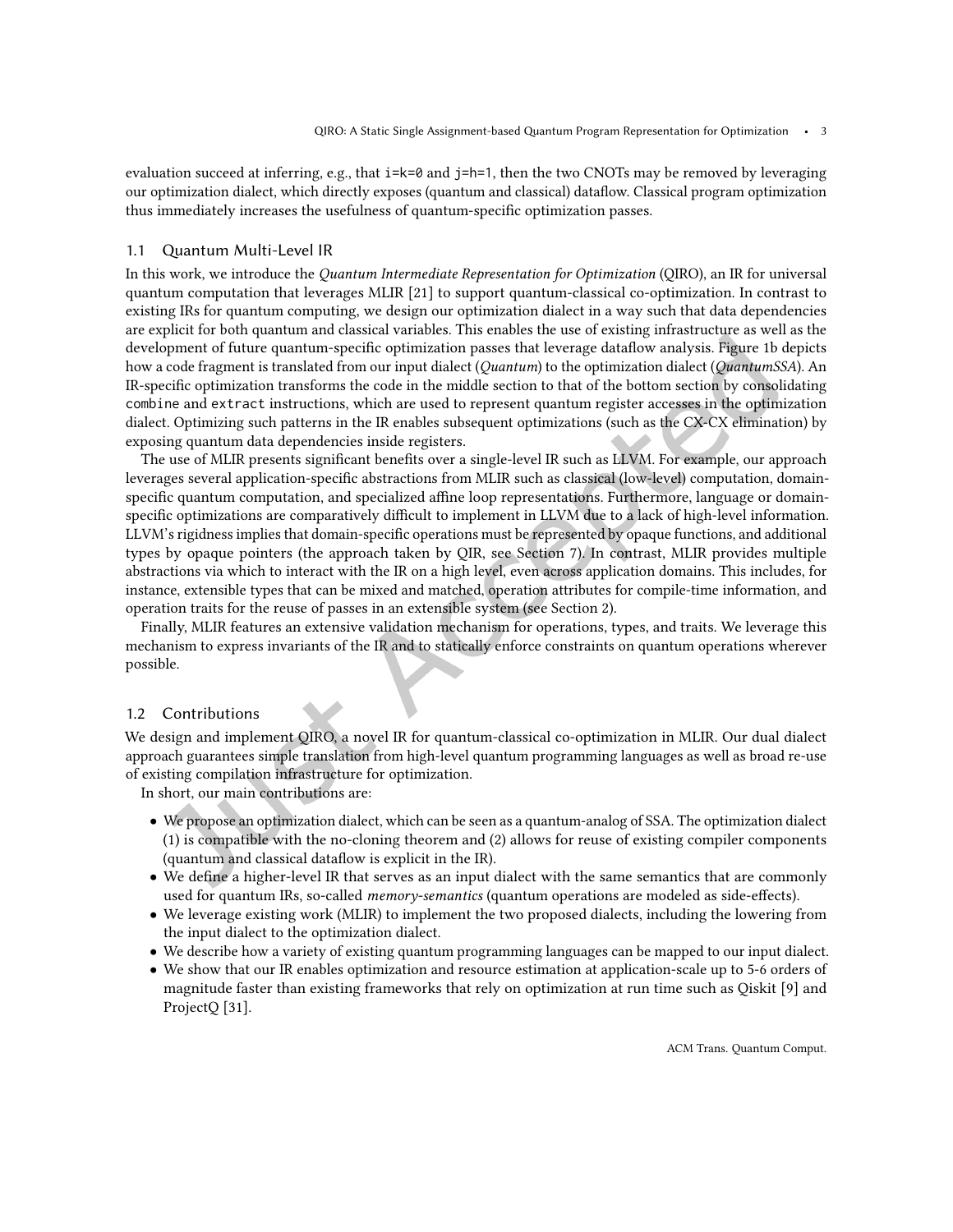- 4 David Itah, Thomas HÃďner, Vadym Kliuchnikov, and Torsten Hoefler
	- We implement several optimization passes that aim to reduce the quantum resource requirements (operations and qubits). We demonstrate that for Shor's algorithm, practically all (∼99.8%) savings identiied by ProjectQ's run-time circuit optimization may be obtained statically, at significantly lower cost in terms of optimizer run time.

By directly exposing quantum and classical datalow, QIRO enables future quantum and quantum-classical optimizations that make use of this information. Combined with its advantages in terms of compilation time, our IR may serve as a helpful tool for resource estimation of optimized quantum-classical programs. In turn, this allows for more efficient hardware-software co-design and for achieving a quantum advantage for real-world problems once fault-tolerant quantum computers become available.

### <span id="page-3-1"></span>2 BACKGROUND

This section provides a short introduction to classical IRs, compiler optimization, and quantum computing. For more in-depth treatments of these subjects, we refer the reader to the textbooks by Aho et al. [\[1\]](#page-20-2) and Nielsen and Chuang [\[25\]](#page-21-10), respectively.

### <span id="page-3-0"></span>2.1 Intermediate Representation

In general, intermediate representations (IR) are extremely useful for the implementation of multi-language / multi-architecture compiler suites, as well as simplifying and enhancing veriication, analysis, and optimization tasks. While various forms of intermediate representations exist, SSA and SSA-based IRs have played a key role in the design of our approach, so we will briely introduce these concepts below.

Static Single Assignment. A common property of intermediate representations in compilers of imperative languages, SSA form mandates that every value is assigned exactly once (in a static sense), while imposing no restrictions on the number of uses. In order to handle assignments to a variable from diferent control paths, IRs traditionally rely on the use of a pseudo-operation called the  $\phi$ -function. At points of control flow merges, these  $\phi$ -functions represent the selection of the correct value from a set of assignments according to the actual execution path. This encodes the *static* uncertainty of where a value in use was defined, while also obeying the single-definition rule. The code listing below illustrates the use of  $\phi$ -functions with a translation from pseudo-code (left) to SSA-form (right).



Having a representation in SSA form is of great advantage to certain optimizations as data dependencies are explicit in the program structure. Reaching definitions analysis<sup>[3](#page-3-2)</sup> becomes obsolete, def-use graphs remain compact, and dataflow analysis is simple and sparse, all of which are beneficial to optimizations that rely on such information.

SSA-based IRs. SSA form has been used for many internal compiler representations, including GCC's GIMPLE, LLVM IR, and others. We briely describe LLVM as it has had a strong inluence on the design of MLIR, which we use in this work.

<span id="page-3-2"></span><sup>&</sup>lt;sup>3</sup>A definition of a variable **d** reaches a point in the code **p** if there is an execution path from **d** to **p** with no occurrence along that path that ends the validity of d [\[1\]](#page-20-2). This form of datalow analysis becomes obsolete in SSA form since every variable has exactly one deinition.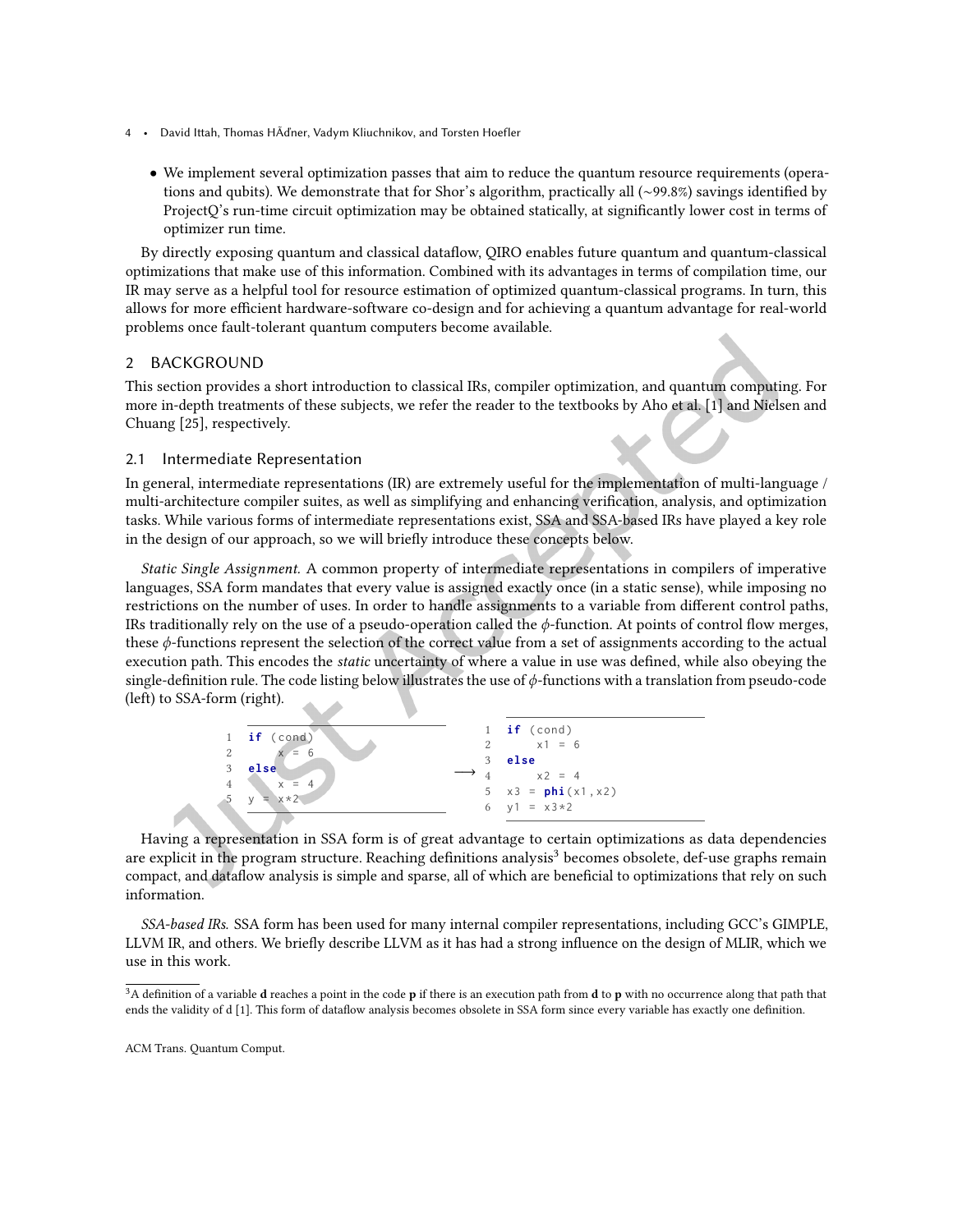LLVM [\[20\]](#page-21-13) models an architecture close to traditional processors with a RISC-like instruction set. It features an infinite set of registers represented by SSA values (of primitive type: Boolean, integer, floating-point, pointer), which exposes the datalow of the program. This allows LLVM to perform transformations without expensive dataflow analysis. Control flow is also explicit in the IR by organizing function bodies into basic blocks, i.e., sections of linear code that always end in a terminator operation that transfers control to another block. Merging control flow with regards to SSA value definitions is handled using explicit  $\phi$  instructions, in direct correspondence with theoretical *ψ*-functions.

#### 2.2 MLIR

In contrast to the rigidity of LLVM, MLIR [\[21\]](#page-21-12) provides an extensible representation with infrastructure for transformations, analysis, and debugging. There exists a variety of mechanisms to enable and manage extensibility in MLIR.

An extension to MLIR is structured into a dialect, akin to a namespace, in which all specialized types, operations, and other IR objects are defined. An *operation* is the fundamental unit of execution in MLIR, similar to instructions in LLVM. Each operation deines its own semantics, allowing dialects to represent constructs at arbitrary levels of abstraction. It is important to note that this freely extensible system need not result in a proliferation of disjoint and self-contained dialects. Instead, dialect components such as operations, but also types and transformations, can be freely mixed and reused across dialects.

Moreover, MLIR provides an extensive IR validation mechanism, with which to verify requirements upon IR construction, invariants across transformations, and so on. Veriiers can be deined at the level of operations, types, and traits. These constructs are vital to the extensible system, and encourage designers to focus on reusable and modular components, without inhibiting dialect-specific implementations where appropriate.

The following table summarizes the syntax of relevant MLIR components described in this section. In order to avoid naming collisions between dialects, operation and type names besides the built-in ones are prefixed with a dialect shorthand. ▲

| Construct                   | <b>Syntax</b> | Example       |
|-----------------------------|---------------|---------------|
| <b>SSA Value</b>            | ℅             | %0            |
| Symbol (e.g. function name) | @             | <b>@mod</b>   |
| <b>Block</b> name           | $\lambda$     | ^while        |
| Dialect Prefix              | dp.           | std.          |
| <b>Dialect Operation</b>    | dp.name       | scf.for       |
| Dialect Type                | !dp.name      | !linalg.range |

The MLIR code of a modulo function in Figure [2](#page-5-0) will be used to illustrate the concepts that follow. At its core, MLIR employs a functional form of SSA, which distinguishes itself from traditional ϕ-based SSA forms (such as the one found in LLVM) via the use of block arguments. Basic blocks (e.g. L5, L11) that form the nodes in the control-low graph use block arguments for values that are deined in multiple parent blocks. Every block must end in a *terminator* operation that determines where to transfer control next (e.g. jump, conditional branch (L9), return (L12)). Terminators that transfer control to a block with arguments must provide the desired values, similar to a function call. SSA values in MLIR can appear as either block arguments (e.g.

Another advantage of MLIR is its capability to represent hierarchical code. Operations can deine regions, which themselves contain other operations, allowing for arbitrary nesting. A function in MLIR (e.g. func @mod on L1) is such an operation with a single nested region (L2-L12) containing the function body. As a consequence, loop nests for example need not be represented as linearized control low via blocks and branches, but can use nested loop operations if more appropriate. The affine dialect makes extensive use of this, and we will later see how this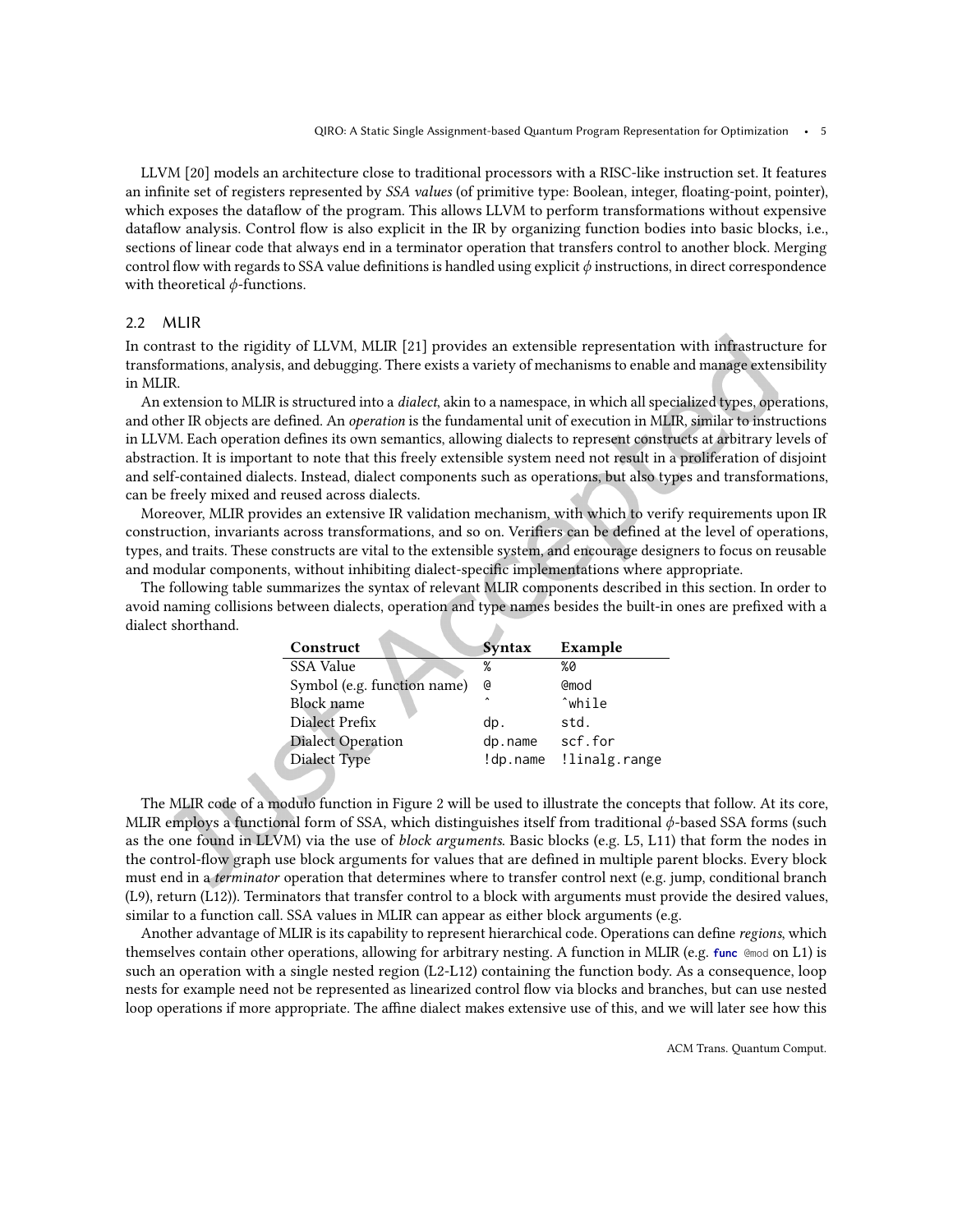<span id="page-5-0"></span>

| 1           | func @mod( | cond_br |
|-------------|------------|---------|
| 2           | ^while(    |         |
| 3           |            | cond_br |
| $4^{\circ}$ | ^ret(      | return  |

Fig. 2. Modulo function implemented in MLIR.

benefits resource estimation (see Section [5.4\)](#page-15-0). The code listing below illustrates the difference in representation between linearized control low (left) and structured control low (right), omitting some boilerplate in computing the loop condition to highlight the structural diference.



Several transformation mechanisms are available in MLIR. Every operation can implement specialized hooks for canonicalization and folding purposes. A DAG-to-DAG pattern rewriter simplifies the implementation of transformations that can be expressed as a simple replacement of one DAG pattern with another. A DAG pattern constitutes of a set of operations connected by the usage of values (via arguments) and their definitions (via return values), so-called def-use chains (e.g. the operations subi (L6) and cmpi (L8) in Figure [2](#page-5-0) are linked via the def-use chain of the value

#### 2.3 Quantum Computing

Quantum State. The quantum analog of a classical bit is a quantum bit or qubit. Whereas a classical bit can be in one of two states at any given time, a qubit is in a complex superposition of two basis states  $|0\rangle$ ,  $|1\rangle$  corresponding to the values 0 and 1, respectively. The state  $|\psi\rangle$  of a qubit can thus be written as

$$
|\psi\rangle = \alpha_0 |0\rangle + \alpha_1 |1\rangle,
$$

where  $\alpha_0, \alpha_1 \in \mathbb{C}$  are complex numbers, so-called *probability amplitudes*, such that  $|\alpha_0|^2 + |\alpha_1|^2 = 1$ . As the name suggests, these complex numbers are related to probabilities. Namely, measuring a qubit yields a classical bit equal to 0 or 1 with probability  $p = |\alpha_0|^2$  or  $|\alpha_1|^2 = 1 - p$ , respectively. Measurement also collapses the state onto the observed outcome, meaning that the post-measurement state will be |0⟩ or |1⟩.

The quantum state  $|\phi\rangle$  of *n* qubits may be written as a superposition over all  $2^n$  *n*-bit strings,

$$
|\phi\rangle = \alpha_0 \left| \underbrace{0 \cdots 0}_{n} \right\rangle + \cdots + \alpha_{2^n-1} \left| \underbrace{1 \cdots 1}_{n} \right\rangle,
$$

where the amplitudes again satisfy the normalization condition  $\sum_i |\alpha_i|^2 = 1$ . Usually, the *n*-bit strings are interpreted as integers, resulting in a shorter notation:

$$
|\phi\rangle = \sum_i \alpha_i |i\rangle.
$$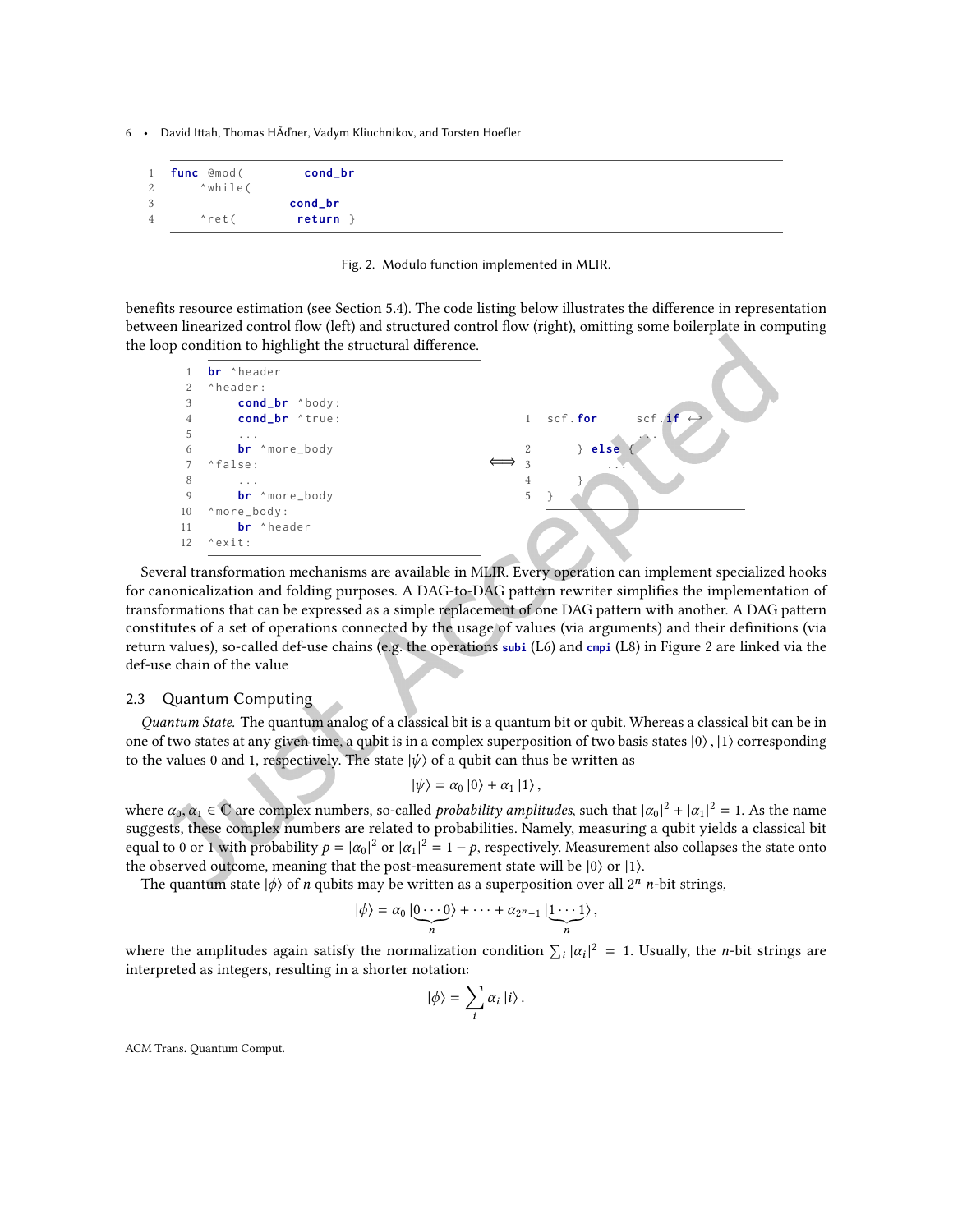<span id="page-6-2"></span>
$$
X = \begin{pmatrix} 0 & 1 \\ 1 & 0 \end{pmatrix} \qquad Y = \begin{pmatrix} 0 & -i \\ i & 0 \end{pmatrix} \qquad Z = \begin{pmatrix} 1 & 0 \\ 0 & -1 \end{pmatrix}
$$

$$
H = \frac{1}{\sqrt{2}} \begin{pmatrix} 1 & 1 \\ 1 & -1 \end{pmatrix} \qquad S = \begin{pmatrix} 1 & 0 \\ 0 & e^{i\pi/2} \end{pmatrix} \qquad T = \begin{pmatrix} 1 & 0 \\ 0 & e^{i\pi/4} \end{pmatrix}
$$

$$
R(\theta) = \begin{pmatrix} 1 & 0 \\ 0 & e^{i\theta} \end{pmatrix} \qquad Rz(\theta) = e^{-i\theta Z/2} = \begin{pmatrix} e^{-i\theta/2} & 0 \\ 0 & e^{i\theta/2} \end{pmatrix}
$$

$$
CX = \begin{pmatrix} 1 & -|1\rangle \langle 1| \end{pmatrix} \otimes 1 + |1\rangle \langle 1| \otimes X = \begin{pmatrix} 1 & 0 & 0 \\ 0 & 1 & 0 & 0 \\ 0 & 0 & 1 & 0 \\ 0 & 0 & 1 & 0 \end{pmatrix}
$$

Fig. 3. Common single- and multi-qubit gates. Rx and Ry (not shown) are defined analogously to Rz, with  $Rx(\theta) = e^{-i\theta X/2}$ and  $Ry(\theta) = e^{-i\theta Y/2}$ . The collection of gates shown is a superset of the universal gate set {CX, H, S, T}.

Measuring all *n* qubits collapses the state onto  $|i\rangle$  with probability  $p_i = |\alpha_i|^2$  and yields the outcome *i*. |

In contrast to the state of a classical bit, general quantum states cannot be copied due to the no-cloning theorem [\[25,](#page-21-10) Box 12.1]. Specifically, the theorem implies that there exists no unitary operator (see below) U such that  $U |\phi\rangle |0\rangle = |\phi\rangle |\phi\rangle$  for all states  $|\phi\rangle$ .

Quantum Operations. Similarly to classical computers, the state of a quantum computer may be altered by applying quantum operations to qubits. These operations can be represented as unitary<sup>[4](#page-6-0)</sup> matrices  $U \in \mathbb{C}^{2^n \times 2^n}$ , and the state after applying a quantum operation with matrix-representation  $U$  is

$$
|\phi ^{\prime }\rangle =U\left\vert \phi \right\rangle ,
$$

where  $|\phi\rangle$  is interpreted as a column vector of amplitudes  $(\alpha_0, \cdots, \alpha_{2^n-1})^T$  and then multiplied with the matrix U. The inverse of an operation is defined by its Hermitian adjoint (conjugate transpose), denoted  $U^{\dagger}$ . Operations that are hermitian<sup>[5](#page-6-1)</sup> form their own inverses, and commonly appear in optimization techniques.

A few common single-qubit gates are shown in Figure [3,](#page-6-2) such as the Hadamard gate  $H$ , the Pauli  $X$ ,  $Y$ ,  $Z$  gates, and the T and S gates. Moreover, we use the standard definition from Nielsen and Chuang [\[25,](#page-21-10) Exercise 4.1] for the rotation gates  $R$ ,  $Rx$ ,  $Ry$ ,  $Rz$ . Many important multi-qubit gates are controlled versions of single-qubit gates, which apply the single-qubit gate only on the subspace where all control qubits are equal to |1⟩. An n-ary controlled single-qubit gate  $U$  can be written as

$$
{}^{c}U = (1 - |1 \cdots 1\rangle\langle 1 \cdots 1|) \otimes 1 + |1 \cdots 1\rangle\langle 1 \cdots 1| \otimes U,
$$

where  $\otimes$  is the Kronecker product and  $|i\rangle\langle i|$  denotes the projector onto  $|i\rangle$ . For example, the controlled NOT operation (or  $CNOT/CX$ ) is a controlled X gate and is also shown in Figure [3.](#page-6-2)

A set of quantum logic gates  $G$  is termed *universal* if for any unitary  $U \in 2^n \times 2^n$  and precision parameter  $\epsilon$ , there exists a finite sequence of gates  $S = G_m \dots G_2 G_1$  where  $G_i \in \mathcal{G}$  such that  $\max_{|\psi \rangle} ||(S-U) | \psi \rangle || \le \epsilon$ . That is,  $G$  can be used to approximate  $U$  to arbitrary precision. An example of a commonly used universal gate set is the Clifford+T set  $\{CNOT, H, S, T\}$ .

Execution Model. We model quantum computation using a classical "host" computer in combination with a quantum co-processor, or quantum processing unit (QPU), with bidirectional real-time communication available. The QPU must be able to support (at minimum) state preparation, a universal gate set, and measurement. A quantum program then consists of a combination of classical and quantum instructions. In each step of the

<span id="page-6-0"></span><sup>&</sup>lt;sup>4</sup>Recall that U is unitary if  $U^{\dagger}U = U U^{\dagger} = 1$ 

<span id="page-6-1"></span> $^5$ Recall that  $U$  is hermitian if  $U=U^\dagger$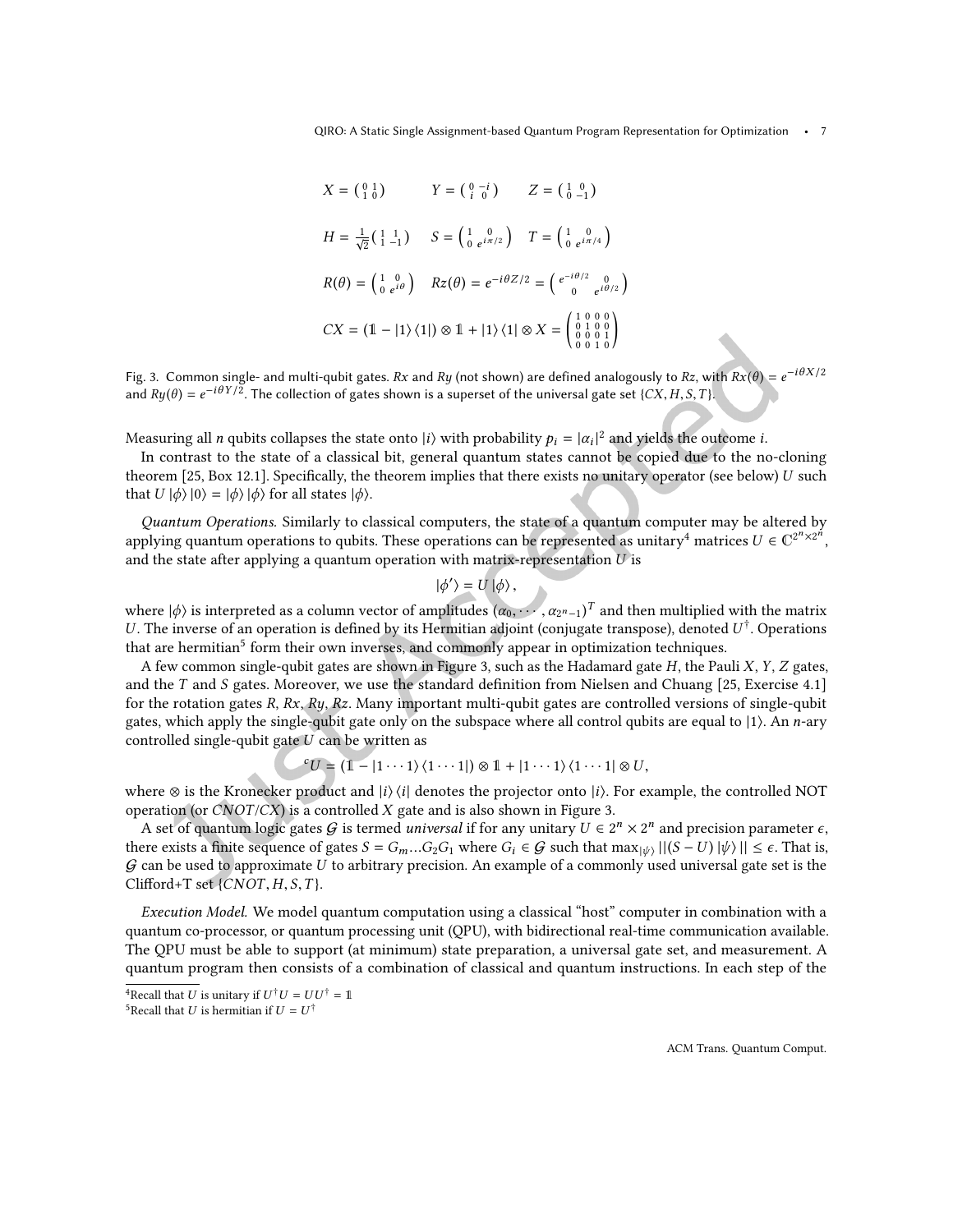program, the classical host may send sequences of quantum instructions to the quantum co-processor for execution. The responsibility of managing and communicating with the quantum co-processor falls on the quantum runtime environment (RTE), in particular for such tasks as qubit allocation. Consequently, the intricacies of quantum memory management are not considered for the compilation process presented in this work. Sequences of quantum operations may be seen as quantum circuits similar to classical logic circuits. Once the circuit has been executed, the co-processor can return measurement outcomes to the classical host, which may also use these outcomes to alter the execution path.

We distinguish two phases of a program's lifecycle for the purposes of optimization, defined below:

- compile time: The program is analyzed and transformed in a fully static way, without the execution of either classical or quantum program parts. In particular, program inputs are unavailable at this stage.
- run time: Strictly speaking, this term might be used to describe the execution stage of the program on quantum hardware. However, in the context of optimizations, we also consider any circuit generation phases to be *at run time*. The reason is that such phases already perform "run-time" operations such as classical program execution, control low resolution, and program input propagation, clearly distinguishing it from the static scenario above. The execution of classical meta-programs that perform circuit generation in eDSLs falls into this category.

#### 3 A QUANTUM PROGRAMMING STACK

An overview of the proposed quantum programming stack is presented in Figure [1a](#page-1-2). We envision that high-level quantum programming languages are translated to QIRO in the proposed input dialect (labeled Quantum in the diagram), which can then be lowered to the optimization dialect (labeled QuantumSSA). Code examples for both dialects can be found in Figure [1b](#page-1-2) and Figure [4.](#page-12-0) We designed the optimization dialect specifically to enable quantum-classical co-optimization and to enable maximal reuse of compiler components by exposing data dependencies explicitly in the IR. In addition to quantum-speciic optimization passes, the IR may thus be optimized using classical transformation passes such as inlining, loop unrolling, and common subexpression elimination (CSE). In a last target-speciic step, the optimization dialect may be lowered, e.g., to LLVM IR [\[20\]](#page-21-13) for simulation, execution on hardware, or resource estimation.

The design of QIRO is guided by the following principles:

- (1) Lowering of existing programming languages into the IR must be simple.
- (2) The IR must be capable of supporting state-of-the-art optimization algorithms (quantum and classical).
- (3) The IR should enable re-use of existing compilation infrastructure.

We propose two MLIR dialects in order to separate the first requirement from the other two, which are quite different in their nature. As their names suggest, the goal of the input dialect is to enable simple and efficient lowering from existing quantum programming languages, while the optimization dialect is geared toward enabling maximal re-use of existing infrastructure and supporting a wide range of optimizations. Structurally, the two dialects primarily difer in the semantics of how quantum operations interact with qubits.

The input dialect represents qubits using memory-semantics. That is, qubit allocation returns a unique reference to a qubit. Quantum operations that act on such qubit references do not consume the qubit value, and afect the quantum state via side-efects. Qubit registers function in a similar way, in that allocation returns a unique reference to a register of newly-allocated qubits. An immediate beneit of using memory-semantics is that the structure of the IR inherently prevents a program from violating the no-cloning theorem. As each operation always interacts with the state of the processor via side-efects, there simply is no mechanism available via which a quantum state could be copied. We note, however, that it is not possible to statically guarantee that the same qubit is not passed multiple times to the same quantum operation (and thus aliased), since we allow for quantum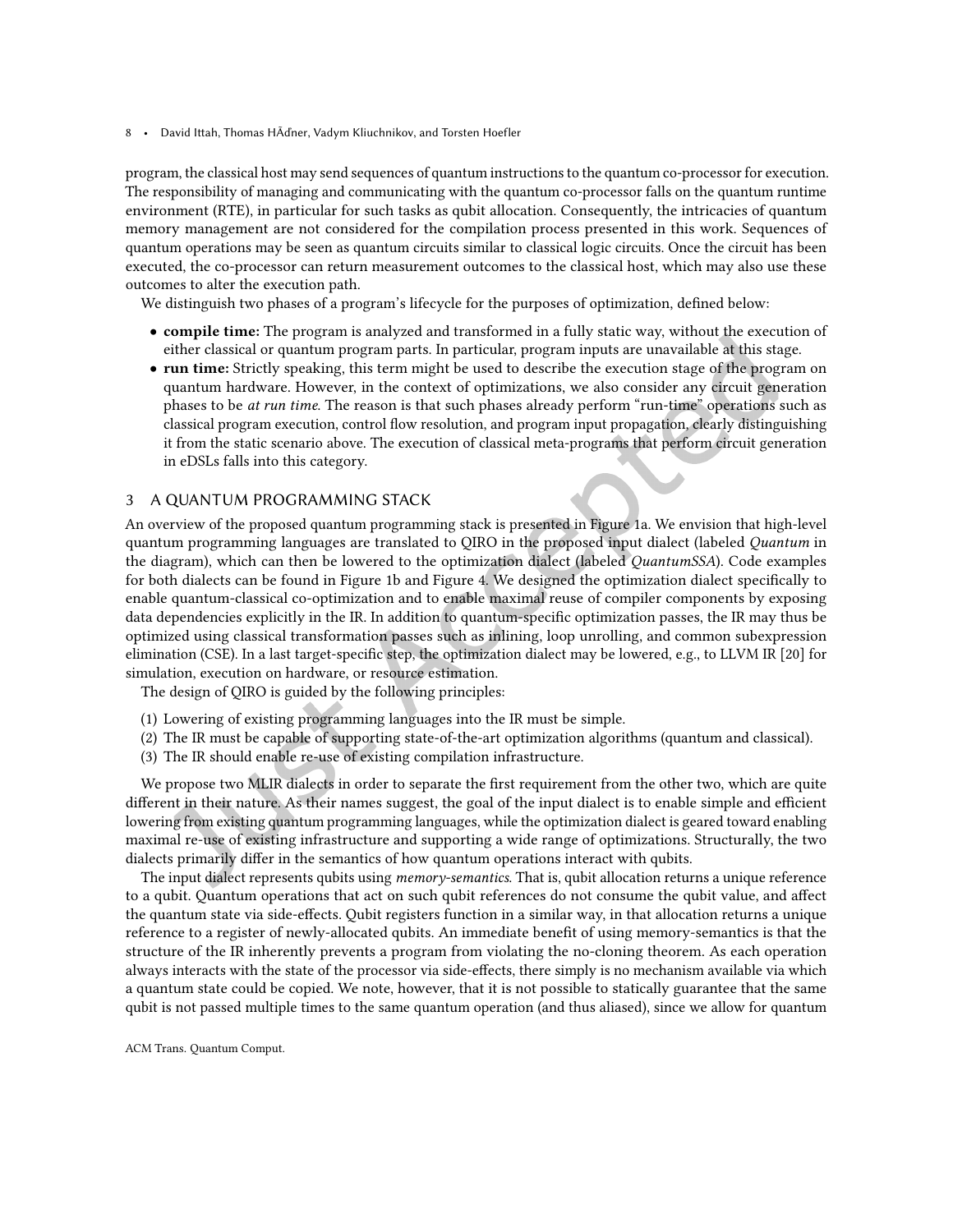register access using dynamic indices. Such cases may be addressed by emitting code that performs this check at run time, e.g. through the RTE.

By contrast, the optimization dialect can be viewed as a quantum-version of SSA that emulates value-semantics. By this, we mean that quantum operations consume and return quantum state values instead of operating on qubits via side-efects. These values represent the state of a qubit at a particular time-step in the execution of the quantum program. Note however that such quantum state values are never computed as they would be in a classical setting, instead they merely provide a representation for the purposes of SSA. Using SSA in this way comes with similar beneits to its classical counterpart: (1) the datalow graph is made explicit in the IR and (2) quantum operations in this dialect are free of side-efects, facilitating optimization (e.g. dead-code elimination for operations whose return values are never consumed).

### 4 THE QUANTUM DIALECTS IN DETAIL

In this section, we discuss the two proposed dialects in detail, including how to map existing quantum programming languages to the input dialect and how to lower the input dialect to the optimization dialect.

#### 4.1 Describing Quantum Programs

In MLIR, all operations are grouped into self-contained units called modules, allowing the compiler to process these in parallel. The region of a module is then usually composed of subroutine definitions and external declarations. We distinguish between classical and quantum subroutines. Purely classical subroutines can be placed inside an MLIR function, while quantum program segments can be placed inside quantum functions termed circuits.

The quantum dialects feature a powerful instruction set with which to interact with the quantum co-processor. This set is composed of all the components for universal quantum computation: qubit initialization into a known state, qubit readout (measurement), and a universal gate set (a set of unitary transformations with which all unitary transformations can be approximated to arbitrary precision).

Additionally, to represent operations at a higher level of abstraction, our IR also features meta-operations (sometimes called functors [\[32\]](#page-22-0)) that modify existing operations in some way. Unless natively supported by the target architecture, these will be lowered via standard or user-deined decomposition routines before execution on the quantum processor.

#### 4.2 Types

QIRO defines qubit and quantum register types that are used to represent all quantum data. Higher-level type abstractions, such as integers, ixed-point numbers, and so on, can be implemented on top of these basic types. Each quantum dialect has its own version of the qubit and register types, which relects the distinction between value- and memory-semantics of the two dialects. We introduce several additional types to represent quantum operations themselves: a basic type for native single- and two-qubit gates, a type for circuits, and a type for controlled operations (containing the base operation type and number of control qubits). We provide the full list of types in Table [1.](#page-9-0) The dialect shorthands are q. for the input dialect (Quantum) and qs. for the optimization dialect (QuantumSSA).

#### 4.3 Operations

The quantum operations can be broadly separated into four categories: qubit management, native gates, meta-operations, and user-defined operations. An overview can be found in Table [2.](#page-9-1)

Qubits and registers are allocated and initialized to the |0⟩ state using the appropriate operations. Allocation errors due to space constraints or other reasons are expected to be handled by the runtime environment. To reinitialize (or reset) a qubit, one can perform a combination of measurement and conditional bit-lip. Note that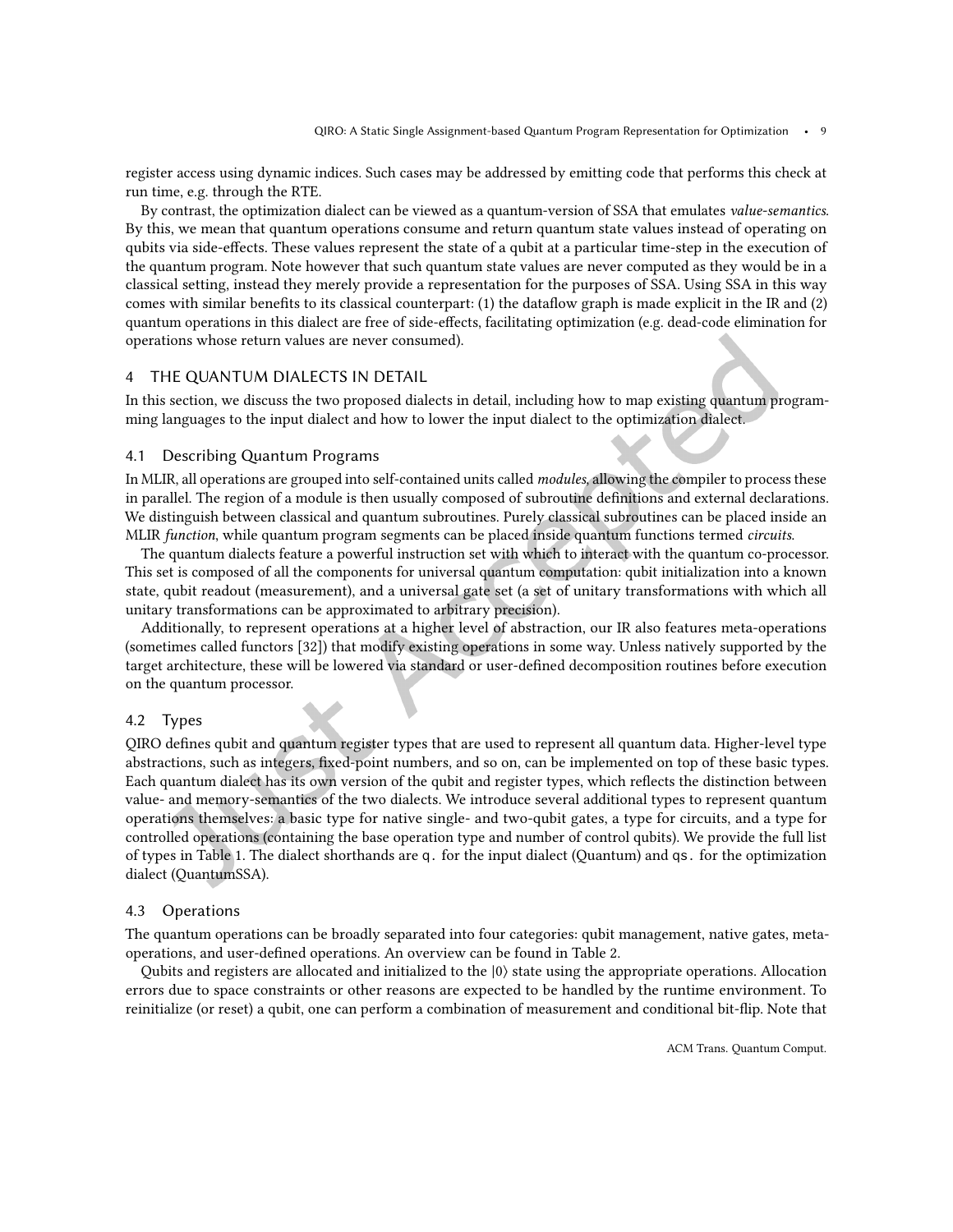<span id="page-9-0"></span>

| <b>Type</b>         | Quantum                    | QuantumSSA         |
|---------------------|----------------------------|--------------------|
| Qubit               | !q.qubit                   | !gs.gstate         |
| Qubit Register      | !g.qureg <n></n>           | !qs.rstate <n></n> |
| Native 1-Qubit Gate | lgs.u1                     |                    |
| Native 2-Qubit Gate | lgs.u2                     |                    |
| Circuit             | !qs.circ                   |                    |
| Controlled Op       | !qs.cop <n, baset=""></n,> |                    |

Table 1. Types defined by the quantum dialects.

n - register size / number of control qubits baseT - type of the underlying operation

Table 2. Operations defined by the quantum dialects (dialect prefixes and types omited).

<span id="page-9-1"></span>

| <b>Qubit Management</b>             | <b>Native Gates</b>   | <b>Meta-Operations</b>         | <b>User-defined Operations</b>  |
|-------------------------------------|-----------------------|--------------------------------|---------------------------------|
| $\%$ gb = alloc                     | $H/X/Y/Z/S/T$ %g      | $\%$ op = ctrl $\%$ op, $\%$ q | Circ @name(%arg) $\{ \ldots \}$ |
| $\gamma$ r = allocreg(n)            | $R/Rx/Ry/Rz(\phi)$ %q | $%$ op = adj $%$ op            | call $@name(% x, .)$            |
| free %gb                            | CX %ab, %a            |                                | %circ = $getval$ @name          |
| freereg %r                          | SWAP %gb, %gb         |                                | apply %circ(%arg)               |
| $% m = meas % q$                    |                       |                                |                                 |
| %qb, % $r =$ extract % $r[i]$       |                       |                                |                                 |
| $\S$ r = combine $\S$ r[i], $\S$ qb |                       |                                |                                 |

 $\Delta \mathbf{h}$ 

%qb - qubit value, %r - register value, %q - value of either quantum data type %op - any quantum op, @name - circuit symbol, %circ - circuit value  $n, i$  - integers,  $\phi$  - floating point, %arg - any value

qubit resources must be explicitly freed, which allows us to enforce that quantum resources may not be used after deallocation, since the freeing operations act as sinks for quantum state values. Measurement operations return a classical bit value or an array thereof, depending on whether the input is a qubit or a register. Note that measurements are performed in the z-basis by default.

The usual single- and two-qubit gates used in the literature are provided as native gate operations and it is straightforward to extend the gate library. All native gates (excluding SWAP) are overloaded to accept both qubits and registers as their target. The latter can be interpreted as a foreach loop, meaning the gate is applied to all qubits inside the given register. Rotation gates additionally accept a continuous angle parameter as either a constant (operation attribute) or a variable (SSA value). A hermitian trait is attached to all self-inverse gates, which is used in peephole optimizations.

As the current design of MLIR does not enable operations to directly act on other operations, meta-operations instead act on SSA values representing a quantum instruction. These values can be obtained from native gates by omitting the target qubit operands, which must be passed to the meta-operation instead. Multiple meta-operations can also be chained by only supplying target qubit operands to the final one.

Circuits act as "quantum functions", in that they form a grouping of operations (quantum and classical) that only have access to values provided as function arguments and those created inside. To enable maximal lexibility, circuits are allowed to accept and return any type of values. There are two ways to invoke a quantum circuit. A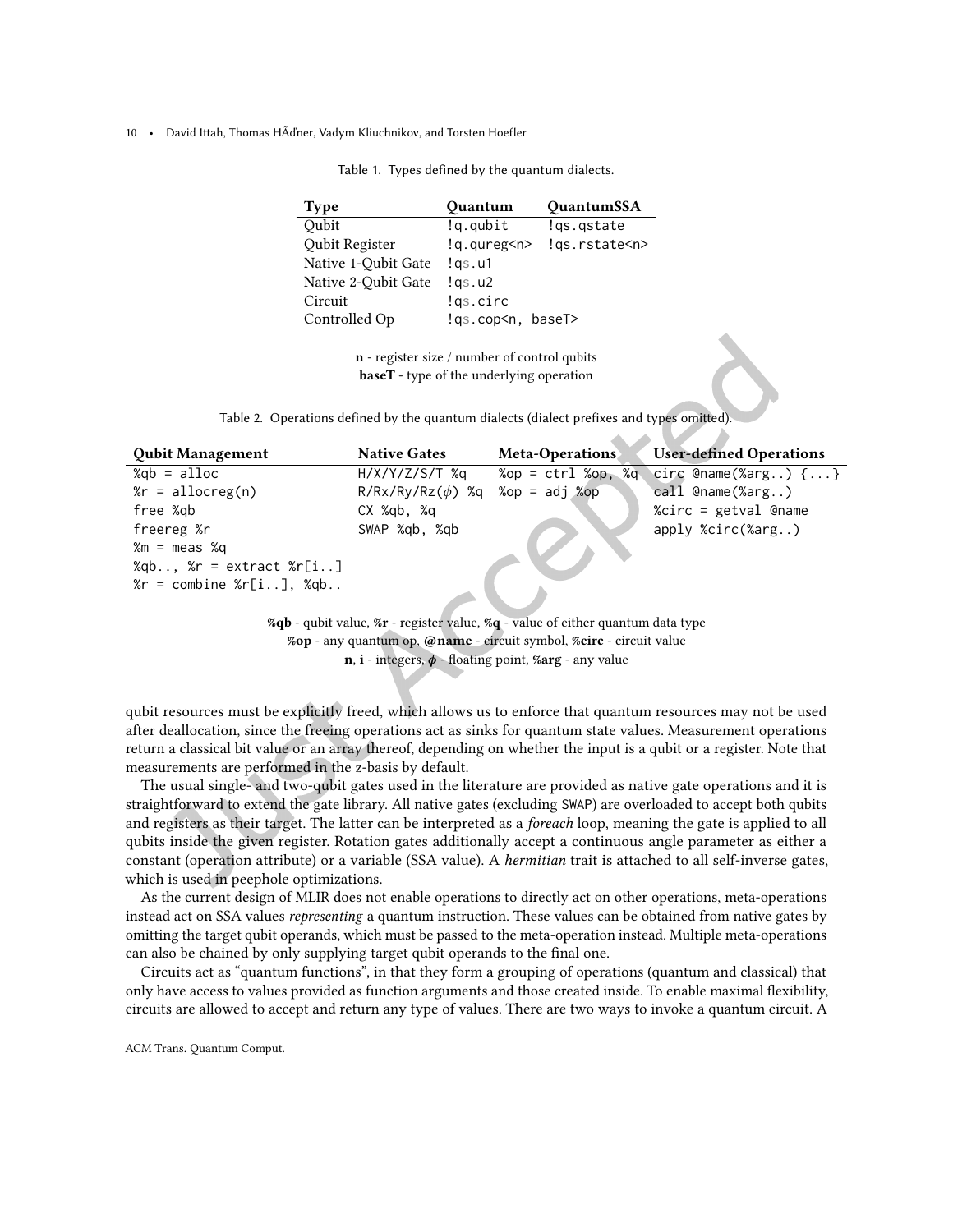direct call via the circuit name, and an indirect *application* via a generated circuit value. Indirect circuit application is intended for circuits that have been modified by meta-operations. The code listing below illustrates the use of both constructs.

```
1 q.circ @qft( // define custom QFT operation
2 }
3
4 q. call \thetaqft (5 q. apply
```
### 4.4 Meta-Operations

Meta-operations require some special care, as they are intended to modify other quantum operations in a way that must be consistent with the laws of quantum mechanics. For native gates, this requirement is always satisied. However, it is only legal to apply meta-operations to circuits (i.e. user-defined operations) that are also *unitary*. In practice this implies that such circuits must not contain any measurements, and may only contain calls to pure functions, conditions which are asserted on the input IR.

Standard lowering routines for meta-operations on circuits can be placed anywhere in the pass-pipeline, such as the one used in the benchmarks of Section [6.](#page-16-0) They may also enable certain optimization opportunities, as described in Section [5.3.](#page-15-1) At the lowest level, adjoint/control decomposition of native gates may be left to the runtime environment, until the final control qubit count or adjoint parity is known.

QIRO also supports custom implementations of adjoint and controlled versions of circuits. These must (1) be marked with a special attribute to identify them as adjoint/control decompositions, and (2) follow the respective naming convention to identify them with the original circuit.

### 4.5 Mapping Quantum Languages to the Input Dialect

Since QIRO is capable of representing languages based on the widely used circuit model of quantum computing, many such languages are able to benefit from performant static code optimization enabled by our design. In Table [3](#page-11-0) we show how high- and low-level constructs map to our IR from a selection of languages with diferent foci, namely Q# (high-level quantum and classical code), Qiskit (NISQ/eDSL), and Silq (intuitive algorithm development).

Qubit and register allocation, measurement, and low-level quantum gates all map to our IR in a straightforward fashion. Higher-level quantum operations should be translated to circuits, whereas functions are reserved for purely classical code. An advantage of MLIR is the ability to express both conditional expressions and for loops in the form of structured control low, using operation nesting rather than the lat block structure traditionally used in SSA. More complex control low can be represented using blocks, such as the while or repeat until success loops shown in Table [3.](#page-11-0) Whenever possible, for loops should be mapped to the affine dialect to take advantage of the dialect's powerful optimization passes. For further information we refer to Appendix [A,](#page-23-0) where we discuss how Q# constructs may be mapped to our IR in more detail.

### 4.6 Lowering to the Optimization Dialect

The input dialect is lowered to the optimization dialect by recursively traversing the nested structure inside a module in a post-order fashion. This ensures that nested operations are replaced irst, since these need to be available when constructing the new parent operation. The main purpose of the lowering pass is to transform from memory-semantics into value-semantics, as well as to transform some convenience features into explicit code. Figure [4](#page-12-0) depicts a small example program lowered to the optimization dialect.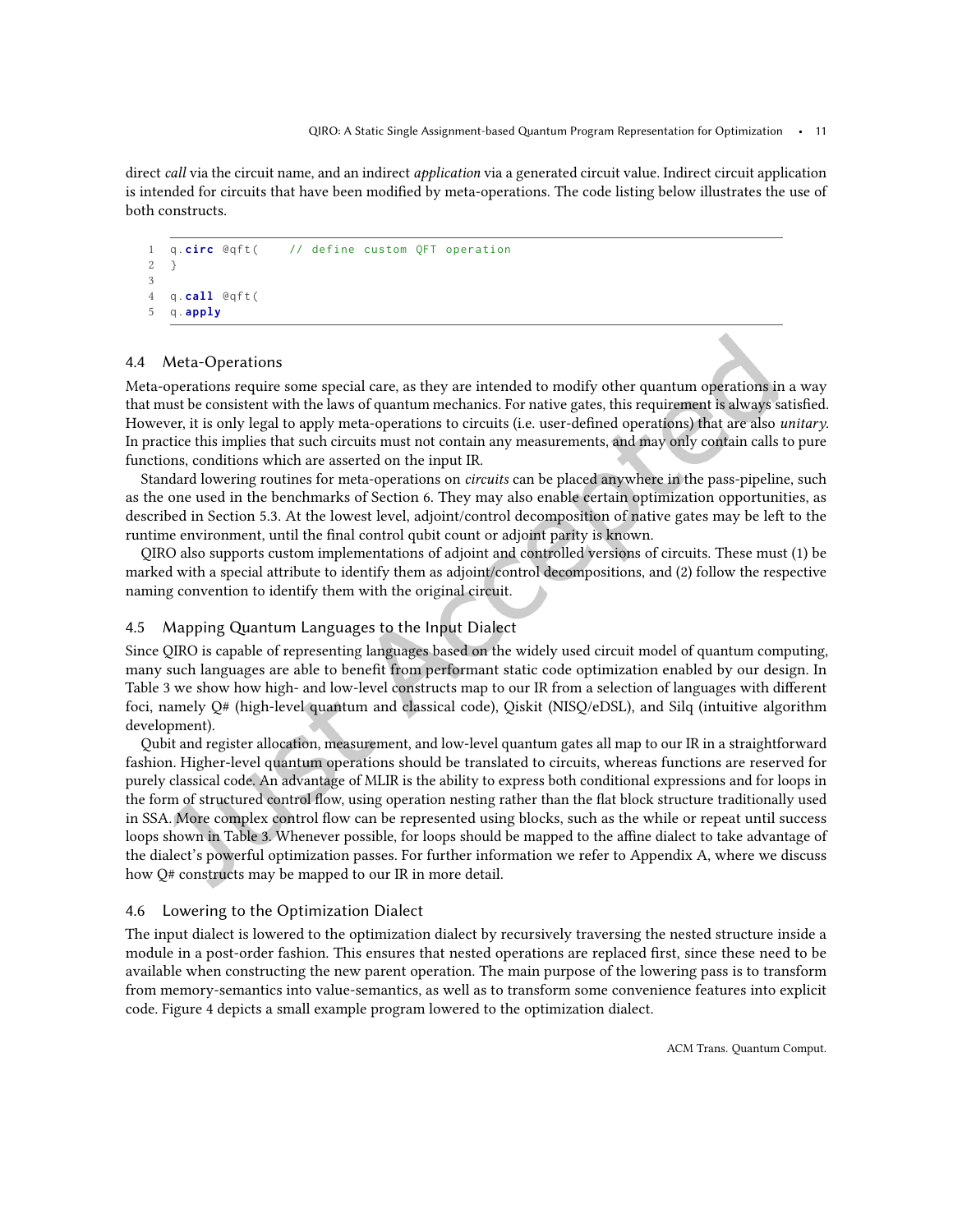<span id="page-11-0"></span>

| Constructs      | Q#                                   | Oiskit                           | Silq                                                    | <b>OIRO</b>                                                      |
|-----------------|--------------------------------------|----------------------------------|---------------------------------------------------------|------------------------------------------------------------------|
| Allocation      |                                      | $resArr = Classical Register(n)$ |                                                         |                                                                  |
|                 | using $(q = Qubit())$ {}             |                                  | $q := \emptyset : \mathbb{B}$                           | $Xq = q$ .alloc -> !q.qubit                                      |
|                 | using $(r = Qubit[n])$ {}            | $r =$ QuantumRegister(n)         | $r := \arctan(n, \theta : \mathbb{B}) : \mathbb{B}[\ ]$ | $r = q$ .allocreg(n) -> !q.qureg <n></n>                         |
|                 |                                      | $c =$ QuantumCircuit(r, resArr)  |                                                         |                                                                  |
| Deallocation    | automatic                            | automatic                        | automatic                                               | q.free %q : !q.qubit                                             |
|                 |                                      |                                  |                                                         | q.freereg %r : !q.qureg <n></n>                                  |
| Measurement     | $let res = M(q)$                     | c.measure(r[i], resArr[i])       | $res := measure(q)$                                     | %res = q.meas %q : !q.qubit $\rightarrow$ i1                     |
|                 | $let$ resArr = MultiM(r)             | c.measure(r, resArr)             | $resArr := measure(r)$                                  | %resArr = q.meas %r : !q.qureg <n> -&gt; memref<nxi1></nxi1></n> |
| Native gates    | H(q)                                 | c.h(r[i])                        | $\overline{q}$ := H(q)                                  | $q.H$ % $q$ : $!q$ . $qubit$                                     |
|                 | $Rz(\phi, q)$                        | c.rz $(\phi, r[i])$              | q := $rotZ(\phi, q)$                                    | $q.Rz(\phi)$ % $q$ : !g.qubit                                    |
|                 | CNOT(qc, qt)                         | c.cx(r[i], r[j])                 |                                                         | q.CX %qc, %qt : !q.qubit, !q.qubit                               |
| User operations | function Foo(args) : resT {}         | def Foo(args. .):                | def $Foo(args)$ {}                                      | func $@Foo(args)$ -> !resT {}                                    |
|                 | $let ret = Foo(args)$                | $ret = Foo(args)$                | $ret := Foo(args)$                                      | %ret = call @Foo(args) : (!argT) -> !resT                        |
|                 |                                      |                                  |                                                         |                                                                  |
|                 | operation Bar(args) : Unit {}        | $bar =$ QuantumCircuit(m)        | def Bar(args) $\{\}$                                    | q.circ $@Bar(args)$ -> !resl $\{\}$                              |
|                 | Bar(args)                            | $Bar = bar.to_instruction()$     | $args = Bar(args)$                                      | q.call @Bar(args) : !argT -> !resT                               |
|                 |                                      | c.append(Bar, r[0, m])           |                                                         |                                                                  |
|                 | Meta-operations Controlled X(qc, qt) | $CX = XGate()$ .control $()$     | if $qc \{$                                              | $X = q.X \rightarrow \text{!} q.\text{gate}$                     |
|                 |                                      | c.append(CX, [r[i], r[j]])       | $qt := X(qt)$                                           | q.ctrl %X, %qc, %qt : !q.gate, !q.qubit, !q.qubit                |
|                 |                                      |                                  | λ.                                                      |                                                                  |
|                 | Adjoint X(q)                         | $Xdg = XGate() . inverse()$      | $q := reverse(X)(q)$                                    | q.adj %X, %qt : !q.gate, !q.qubit                                |
|                 |                                      | c.append(Xdg, r[i])              |                                                         |                                                                  |
|                 |                                      |                                  |                                                         |                                                                  |
|                 | Adjoint Bar(q)                       | $Bar = bar.to_instruction()$     | $q := reverse(Bar)(q)$                                  | %Bar = q.getval @Bar -> !q.circ                                  |
|                 |                                      | $BarA = Bar.inverse()$           |                                                         | %BarA = q.adj %Bar : !q.circ -> !q.circ                          |
|                 |                                      | c.append(BarA, r[0, m])          |                                                         | q.apply %BarA(%q) : !q.circ(!q.qubit)                            |
| Conditionals    | if (res = One) {                     | $c.x(r[i]).c_i f(resArr[j], 1)$  | if res {                                                | scf.if %res {                                                    |
|                 | X(q)                                 |                                  | $q := X(q)$                                             | $q.X(\%q)$ : $!q.qubit$                                          |
|                 |                                      |                                  |                                                         |                                                                  |
| Loops           | for (i in $0$ Length(r)) $\{\}$      | for i in range $(0, len(r))$ :   | for i in $[0, n)$ $\{\}$                                | affine.for $X_i = 0$ to $X_n$ {}                                 |
|                 |                                      |                                  |                                                         | scf.for %i = %c0 to %n step %c1 {}                               |
|                 |                                      |                                  |                                                         | - - - - register size must be kept around as a value - - - -     |
|                 |                                      |                                  |                                                         |                                                                  |
|                 | repeat {                             |                                  | while res $\{$                                          | 'repeat:                                                         |
|                 | .                                    |                                  | $\cdots$                                                | .                                                                |
|                 | $let res = M(a)$                     |                                  | $res = measure(q)$                                      | %cond = q.meas %q : !q.qubit $\rightarrow$ i1                    |
|                 | $\}$ until (res == Zero)             |                                  |                                                         | cond_br %cond, ^repeat, ^next                                    |

Table 3. Quantum programming constructs and their representation in high-level languages and QIRO. Automatic here refers to scope-based deallocation. As a special case in Qiskit, all operations must be called from a circuit object (e.g. c.h()). This object-oriented notation is not to be confused with dialect prefixes in QIRO (q. and qs.).

Gates. In the input dialect, gates act on qubit references implicitly via side-efects. To convert this behaviour to value-semantics, a gate operation needs to generate a new state value for each unique quantum argument. During lowering, the transformation pass keeps an updated map of the most recent state value for each qubit reference. Gate arguments are then replaced with the latest state value, and the map is updated with the return values of the quantum operation.

Circuits. Similar to MLIR functions, circuits are isolated portions of code that can only reference those SSA values defined in the body and argument list. Thus, the lowering pass can keep a local map for qubit state values when entering a circuit, which is initially populated with the circuit's arguments. The signature must also be updated to include the return type of each quantum argument. Block terminators that transfer control low back out of the circuit (often implicit in the input dialect) are replaced with a return operation that returns all values present in the qubit state map when reaching the end of the circuit (see Figure [4\)](#page-12-0).

Loops. For loops from both the structured control flow (SCF) and affine dialects are lowered to value-semantics by exploiting loop-carried values for quantum states, as shown in Figure [4.](#page-12-0) The iter\_args parameter deines these loop-carried values and provides their initial values. Closing of the loop body, the yield operation returns the values to be passed to the next iteration, or to be returned upon reaching the inal iteration.

Register access. At its core, SSA form is best suited to represent datalow of scalar variables. When dealing with aggregate structures such as arrays (qubit registers) and global memory, it has traditionally been difficult to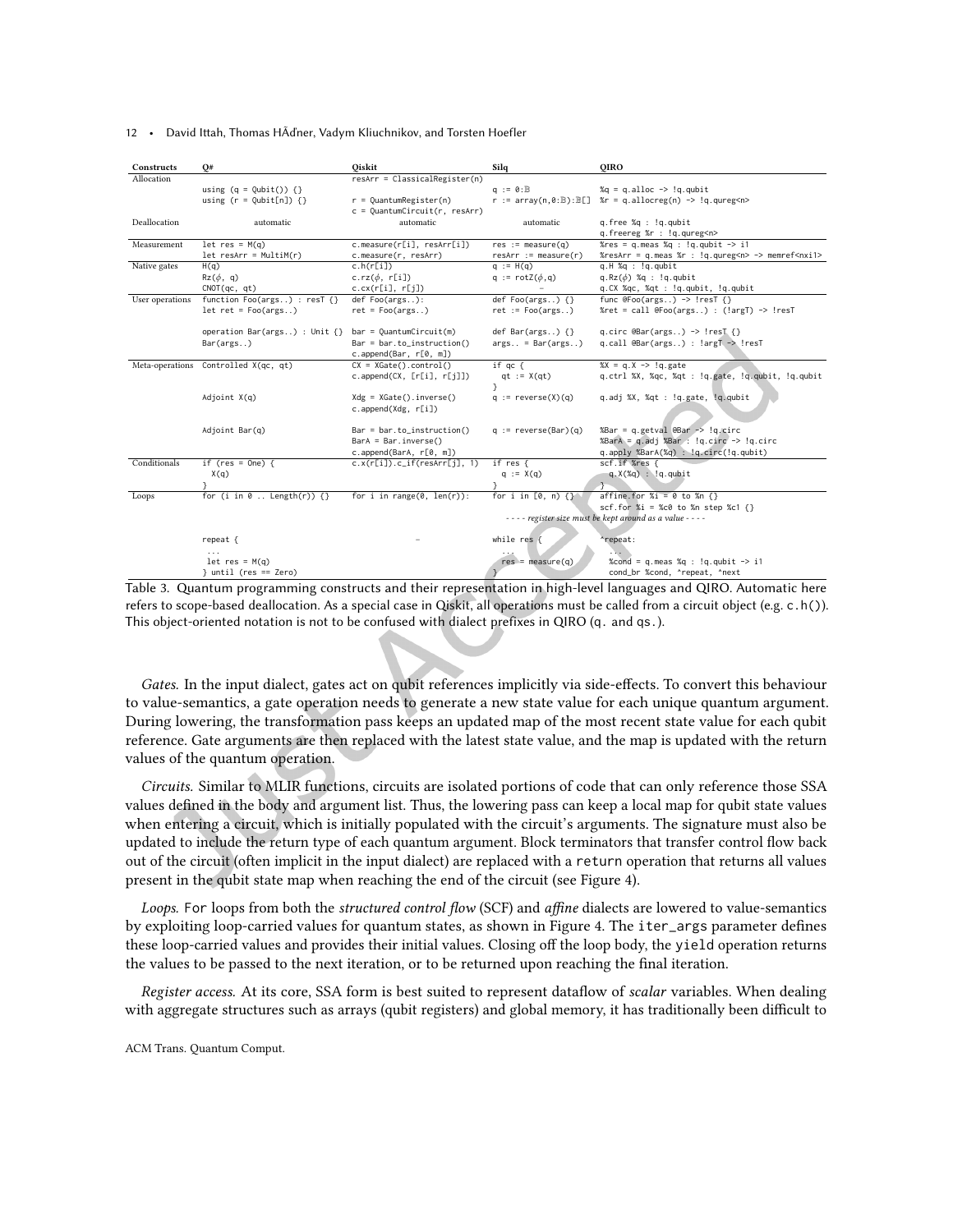QIRO: A Static Single Assignment-based Quantum Program Representation for Optimization • 13

```
q.circ @ENT(%ap, %r, %n) {q.H %qb
   affine.for \lambda i = 0 to \lambda n {
      q.CX %qb, %r[i]\overline{\phantom{a}}\mathcal{F}\downarrow<br>qs.circ @ENT(%qb_0, %r_0, %n)
                                            \overline{\mathcal{A}}loop-carried values
   \%qb_1 = qs.H \%qb_0
   \sqrt[n]{ab} - 2, \sqrt[n]{r} - 1 = affine.for \sqrt[n]{i} = 0 to \sqrt[n]{n}iter_args(%qb_i_0 = %qb_0, %r_i_0 =
                                                                   \sqrt[n]{r} (1)
      \%qt_0, \%rem = qs.extract \%r_i_0[%i]
      %qb_i_1, %qt_1 = qs.CX %qb_i_0, %qt_0
      \chi_{r_i} = q_s. combine \chi_{r_i}em [\chi_i], \chi_{r_i}affine.yield %qb_i_1, %r_i_1
   \uparrownext iteration values
   qs.return %qb_2, %r_1
\mathcal{F}final value of each quantum argument
```
Fig. 4. An entanglement circuit is lowered from the input dialect to the optimization dialect. The qubit %qb is entangled with a register %r of size %n using an affine loop. In the optimization dialect, loop structures make use of loop-carried values to enable value-semantics.

directly represent these via SSA [\[1\]](#page-20-2). Consequently, memory is frequently modeled and represented separately, such as in LLVM and MLIR. Memory references can be used to load memory elements into scalar SSA values, which can be easily operated on, and eventually stored back into memory.

This problem is also side-stepped in the input dialect, which conveniently represents qubit register access via indices whenever the register value is used. This preserves the uniqueness of qubit and register references required by the input dialect. However, it does obscure data dependencies between individual qubits of the register in the datalow graph. To enable optimizations requiring single qubit datalow, we make these data dependencies locally explicit in the optimization dialect. Similar to the memory load/store model, individual qubits or qubit slices are extracted from registers and re-combined after use. Whenever possible, we use static data analysis to consolidate such extract/combine operations in order to directly expose the datalow of register elements. In this way, we can exploit proper SSA semantics inside optimization passes, without needing to handle register datalow analysis for every optimization. This is in line with our design principle of modularizing reusable components.

# 5 TRANSFORMATIONS & ANALYSES

QIRO supports and facilitates the implementation of many transformations and analyses important to compilation of mixed quantum-classical programs. In particular, static optimization passes are much better suited for largescale quantum program optimization, in contrast to NISQ-focused, run-time optimization systems, as we show in Section [6.](#page-16-0) Furthermore, quantum resource estimation is a compute-intensive analysis that can profit from our proposed IR and compilation stack.

### 5.1 Classical Optimizations

MLIR provides us with a variety of useful transformations applicable to a program written in our IR, maximizing reuse of compiler components where appropriate. The following MLIR passes can be used out-of-the-box on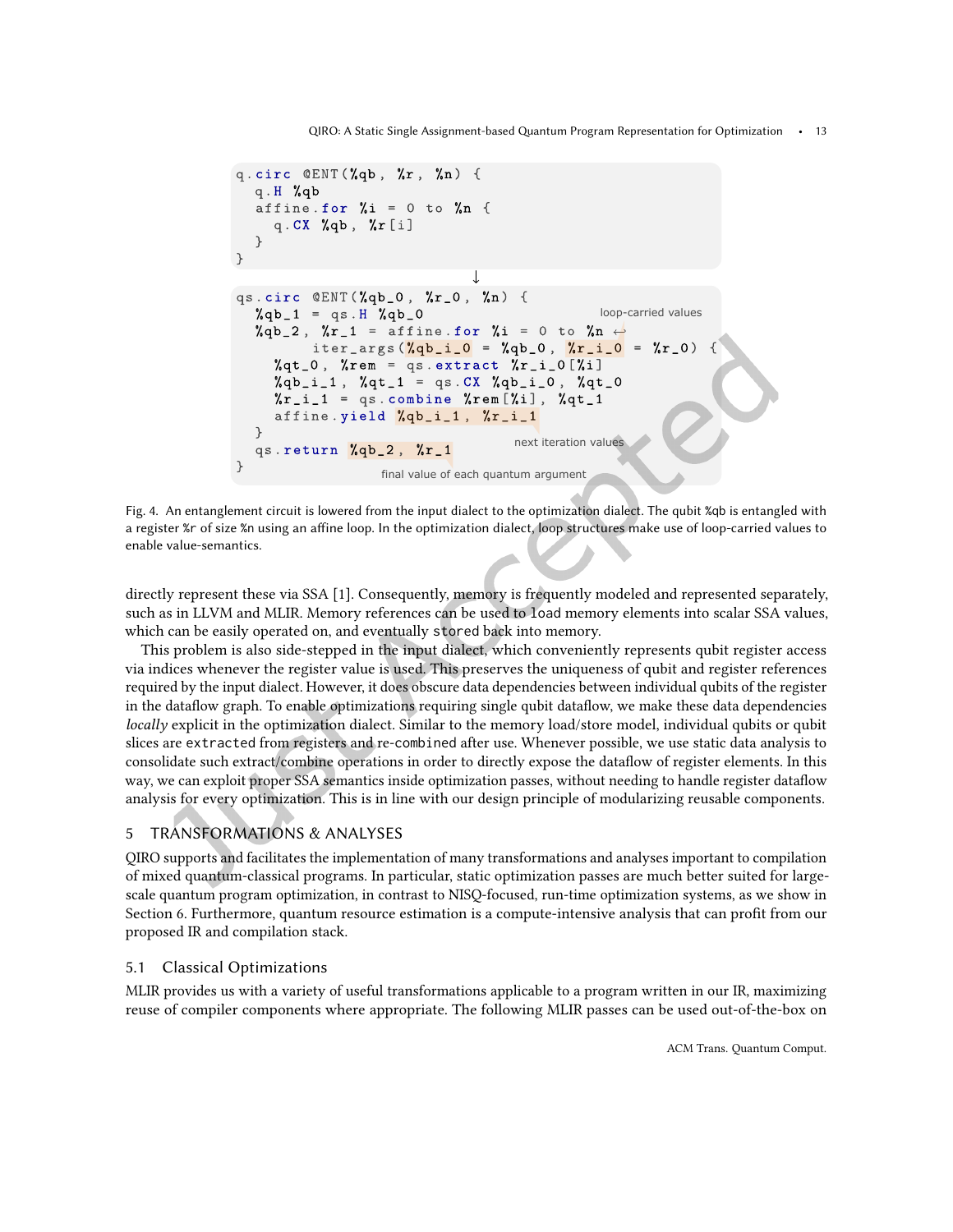<span id="page-13-1"></span>

Fig. 5. Application example showing diferent passes interacting with each other to remove superfluous computations. This modular adder routine makes successive calls to constant-addition routines which each begin and end by invoking the QFT and  $QFT^{\dagger}$  operations, respectively.

mixed classical-quantum programs, with the exception of Inlining which was slightly modified to work on quantum callables. [6](#page-13-0)

Canonicalization. While this technically refers to bringing code into a single "canonical" form, this pass includes many important optimizations such as constant folding and dead code elimination (DCE). Note that DCE not only applies to classical operations, but also directly to side-efect free quantum operations whose return values go unused (such as in Figure [5\)](#page-13-1) due to the SSA structure of the optimization dialect.

CSE. This pass can eliminate duplicate (classical) expressions and replace them with a single value. Similar to the canonicalizer, this can improve knowledge of datalow inside registers, similar to what is demonstrated in Figure [1b](#page-1-2).

Inlining. Traditional function inling is generally useful for speeding up the computation of small functions, trading program size for speed. Moreover, this pass was slightly adapted to inline quantum circuits, which is often vital to expose optimization opportunities. As the instruction sequences inside circuits are often pre-optimized by hand, many more opportunities arise once multiple circuit calls are merged together (as demonstrated in Figure [5\)](#page-13-1).

<span id="page-13-0"></span><sup>&</sup>lt;sup>6</sup>While the list provided here focuses on classical passes that affect the quantum program parts, purely classical program sections can naturally be optimized with the usual passes both at the IR-level within MLIR, and at the backend-level e.g. within LLVM.

ACM Trans. Quantum Comput.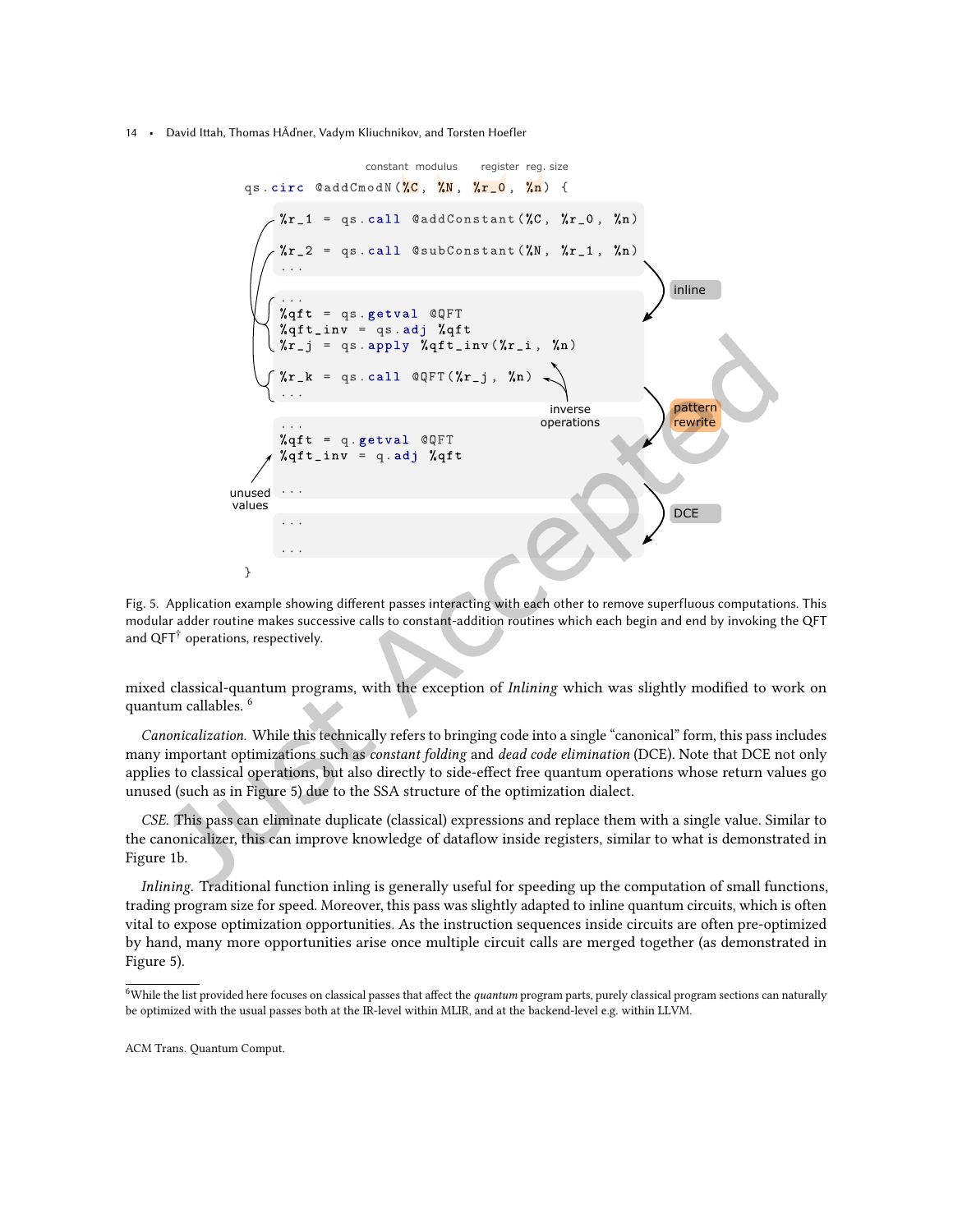Affine loop unrolling. Loops in a quantum program expressed via the affine dialect can be unrolled (full or by a factor) using this pass. In the same vein as the inlining pass, unrolling allows for the optimization of quantum gates on the boundary of loop iterations. One should note that the loop boundary optimization described below is an alternative to using affine loop unrolling which can be applied to non-affine loops as well.

### 5.2 Quantum Circuit Optimizations

It is clear that traditional approaches to circuit optimization can be supported by running optimizers on sections consisting only of quantum operations, say e.g. a loop body. We note, however, that the interaction between quantum and classical optimizations, such as peephole optimization and loop-unrolling, may further increase the impact on the quantum resource requirements. Moreover, many identity-based heuristics found in quantum circuit optimization papers [\[24\]](#page-21-14) are naturally suited for implementation using MLIR's pattern rewriter, as these represent simple DAG-to-DAG transformations. Whereas the classical optimizations given above are already available in MLIR, the quantum optimization passes below were re-implemented in QIRO to demonstrate its capability to support optimization passes.

5.2.1 Local Register Dataflow. This pass is not based on existing optimizations, instead being devised for the specifics of QIRO's design. As a precursor to other optimizations, we wish to consolidate extract / combine operations that occur when translating register accesses from the input dialect to the optimization dialect (see Figure [1b](#page-1-2)). To enable optimizations in these scenarios, we introduce a transformation pass that merges combine instructions with subsequent extracts whenever they are linked in the use-def chains and satisfy the following restrictions: If there exists overlapping qubit indices, these can be removed from both operations extending the qubit values lifetime from the irst block into the second. If all indices are distinct, we delay re-combining qubits from the first block until the end of the second block, merging the two combine operations. With static indices, these assertions can always be made. With dynamic indices, on the other hand, we perform this optimization only if dataflow analysis on the indices can guarantee one of the conditions. Additionally, combine-combine, extract-extract, and empty extract-combine patterns are optimized in a similar fashion to expand the regions of locally available register datalow.

5.2.2 Peephole Optimizations. Simple peephole (or window) optimizations are straightforward to implement on the optimization dialect using MLIR's pattern rewriting framework. Unitary gate cancellation is among the most common ones, where we diferentiate between two cases: two identical but Hermitian (or self-inverse) gates, and a general gate followed by its unitary inverse. Additionally, a quantum analog to classical constant folding, namely merging parametrized rotation gates, also falls in this category.

Hermitian Operations. Matching is performed on all quantum operations carrying the Hermitian trait. As every quantum data type in the input must also be present in the output, we follow the use-def chain of each quantum operand value to its defining operation. If the operation is the same for all such operands, is the same kind as the operation we started with, and all remaining arguments are identical, we have found a match. Replacing the matched pattern is then as simple as replacing all uses of the returned values from operation 2 by the input values of operation 1, and erasing both operations.

General Operations. In the more general case, we must extend the matching over the adjoint meta-operation, but otherwise remains largely the same. Starting from either the unitary gate or the adjoint op, we trace back all quantum data operands for a match, and additionally follow the unitary operand of the adjoint op to its deinition to determine if the operation kind matches.

−→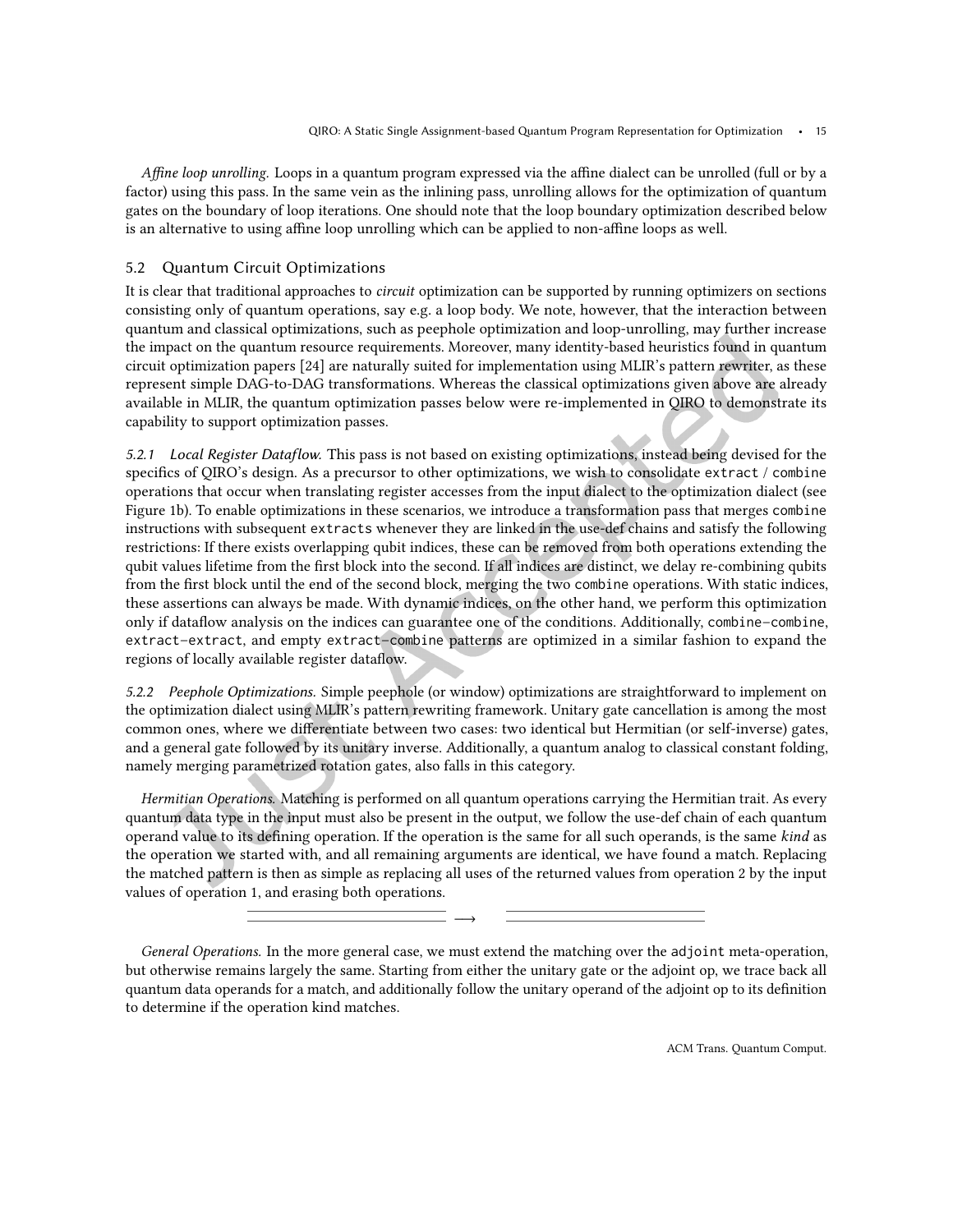The replacement step consists of erasing the matched adjoint and unitary gate operations, along with replacing all uses of the quantum data operands. We note that this pattern may be extended straightforwardly from native operations to user-defined quantum circuits.

−→

−→

Merging of Rotations. Again we follow a similar procedure for matching two adjacent (in this case rotation) gates on the use-def graph, this time replacing them with a single operation that has as parameter the sum of the individual rotation angles. The new rotation angle is computed by a classical operation inserted in front of the rotation, or directly inserted into the operation in case of static arguments.

5.2.3 Loop Boundary Optimization. This optimization analyzes loop structures across their iteration boundaries, which is particularly efective on loop bodies with a symmetric structure, such as compute/uncompute segments. Repeating such a body multiple times leads to many redundant instructions that undo and redo the same operation at the end and beginning of every iteration. The optimization is performed by walking use-def chains from both ends of the loop body and keeping track of matches, similar to previously described peephole optimizations. Operations that cancel can be hoisted out of the loop body and placed right before and after the loop operation (for the first and last iteration). A similar optimization is possible for rotations, which can be merged across loop iterations.



### <span id="page-15-1"></span>5.3 Partial Lowering & Decompositions

In the process of translating a quantum program to executable code, it is necessary to decompose complex quantum operations into simpler gates supported by the instruction set of the target architecture. At the lowest level, this is best left to an architecture-aware backend, but, where sensible, one should aim to perform these decompositions within the IR so as to leverage the multi-level rewrite infrastructure. These decompositions can then be interleaved with optimization passes to maximize optimization potential. For example, adjoint and controlled versions of user-deined operations are fully expressible within the IR, and can beneit from optimizations pre- and post-decomposition.

Adjoint-Circuit Lowering. A standard adjoint lowering pass on unitary circuits can be implemented by generating a new circuit in which the order of quantum operations has been reversed, and the adjoint meta-operation is applied to each of the operations inside. An optimization opportunity arises here for native gates with the hermitian trait, as such gates are self-inverse and need not be modiied with an adjoint operation.

Controlled-Circuit Lowering. Similarly, controlled unitary circuits can be lowered by generating a new circuit and propagating the control meta-operations to each quantum operation inside. The qubits and registers upon which the circuit is controlled must be passed as new arguments to the generated circuit. Another optimization opportunity arises here when using attributes, provided by the frontend, to mark special compute/uncompute sections in the code [\[15\]](#page-21-15). This allows omitting the control propagation on these sections, while still producing the same computation.

### <span id="page-15-0"></span>5.4 Resource Estimation

One particularly efficient way to generate *resource* (or quantum gate) counts, is to strategically lower and replace quantum operations by classical ones in a way that preserves the structure of the quantum program, and increments simple counters for each measured resource [\[23\]](#page-21-16). In this process, all adjoint and controlled circuits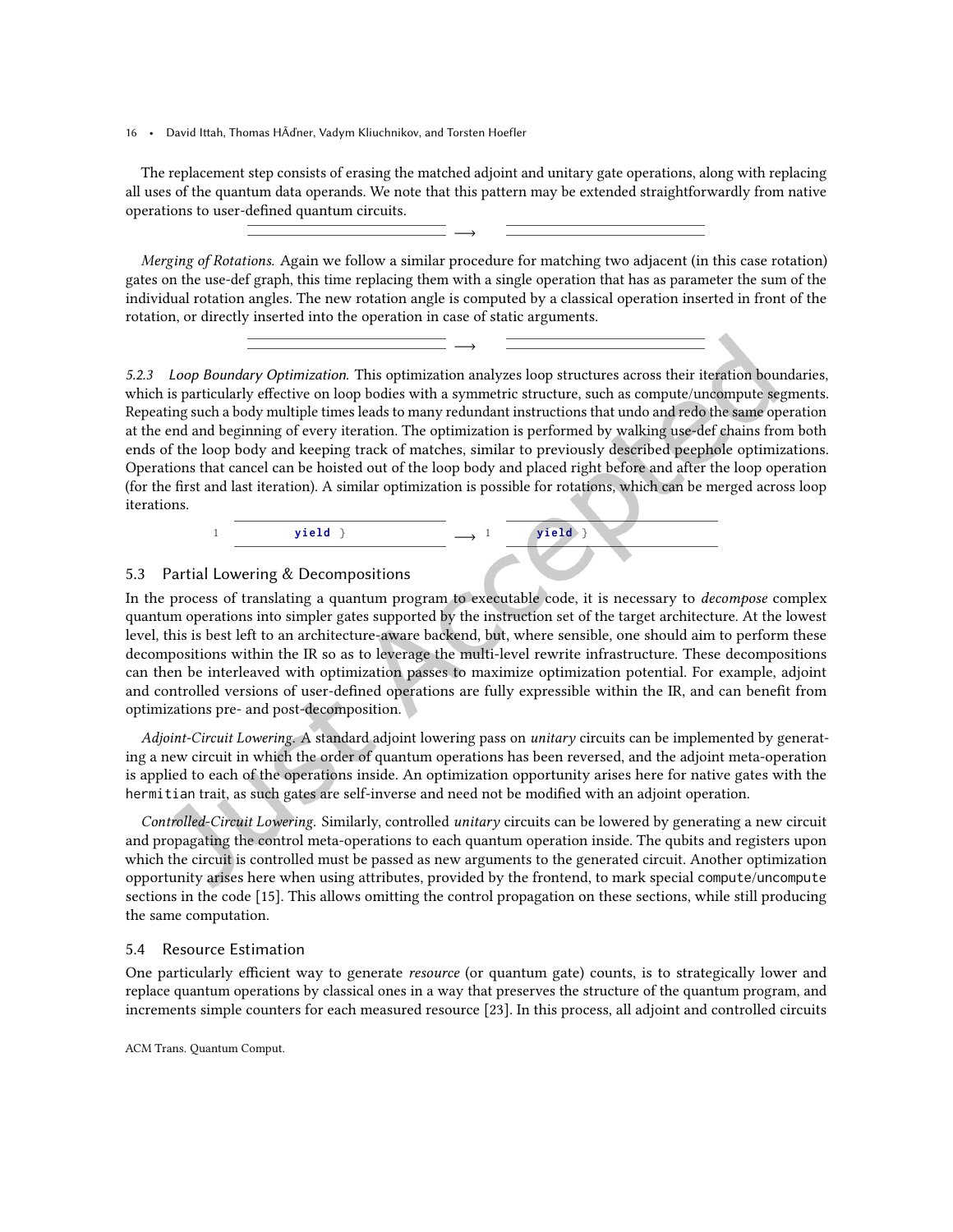must first be lowered using the passes described above. Then, for each native gate, a formula can be provided to indicate the decomposition cost of their controlled and adjoint versions in terms of the tracked resources. Thus, all native gate invocations can directly be replaced with classically computed counter increments.

Any remaining and unused operations from the quantum dialects must be stripped, and circuit deinitions and calls must be converted to standard MLIR functions. Special care must be taken when removing measurements, so as to provide a conservative estimate for computations that depend on measurement outcomes [\[23\]](#page-21-16). Finally, the purely classical IR can be lowered to LLVM IR using standard MLIR infrastructure, and subsequently compiled into an executable outputting the final resource counts for a given input size. A simplified implementation of this resource estimator was used to compute the rotation gate counts in Section [6.3.](#page-18-0) We note that the run time for computing resource estimates may be reduced further using custom compiler passes such as the ones employed by Meuli et al. [\[23\]](#page-21-16).

#### 5.5 Run-time Optimization

We stress that while it is beneficial to run optimizations at compile time, certain optimizations may provide additional benefits at run time, and should be seen as complementary to our work. This is especially important for quantum programs where the quantum circuits being executed on the QPU depend heavily on run-time parameters (user-input as well as qubit measurements). In such cases, run-time optimizations may further reduce resource requirements. Additionally, mapping of a quantum program to speciic quantum computer architectures often introduces new optimization opportunities as well, due to transformations required by varying qubit layouts and connectivities, as well as difering native gate sets.

### <span id="page-16-0"></span>6 EVALUATION

We evaluate the performance of our IR for optimization and resource estimation on the example of Shor's algorithm. Similarly, we evaluate the efectiveness of standard optimizations performed at compile time compared to those performed at run time on the same algorithm. Factoring large numbers is anticipated to be one of the earlier applications of large-scale quantum computers with proven exponential speed-up. With the number of elementary gates growing quickly with the input size, compilation systems that rely on building up large circuit data structures in Python (such as ProjectQ and Qiskit) are slow at optimization and estimating resource requirements. With the projected need for error-corrected computation, non-Cliford gates such as general rotation gates are expected to make up the bulk of computation time. We thus focus on reporting the number of single-qubit rotations during our evaluation. Results from our prototype implementation are labeled QIRO.

Our evaluation uses an implementation of Shor's algorithm by Beauregard [\[4\]](#page-20-3), excluding manual optimizations such as canceling the (inverse) QFTs of subsequent Fourier adders [\[7\]](#page-20-4), resulting in an identical implementation to the one in ProjectQ [\[31\]](#page-22-2). We implemented the algorithm directly in QIRO's input dialect as a starting point for our compilation pipeline. This implementation can be found in full in Appendix [B.](#page-26-0) The program is then subjected to the following steps:

### input-to-optimization dialect lowering −→ program optimization −→ resource estimation conversion  $\rightarrow$  translation to LLVM IR  $\rightarrow$  LLVM compilation + linking  $\rightarrow$  execution

During this process, we collect three diferent benchmark metrics: the compilation time (everything up to the execution step), the execution time, and the resource estimates reported by the generated executable. Note that this executable is a classical one, stripped of all quantum instructions for the purpose of resource estimation as described in Section [5.4.](#page-15-0) We thus evaluate how quickly our framework is able to perform optimizations (compilation time), how quickly it can provide resource estimates (compilation + execution time), and how efective its static optimizations are (reported resource requirements). Our results are then compared to those obtained in ProjectQ and Qiskit, where the optimization and resource estimation process used is the standard one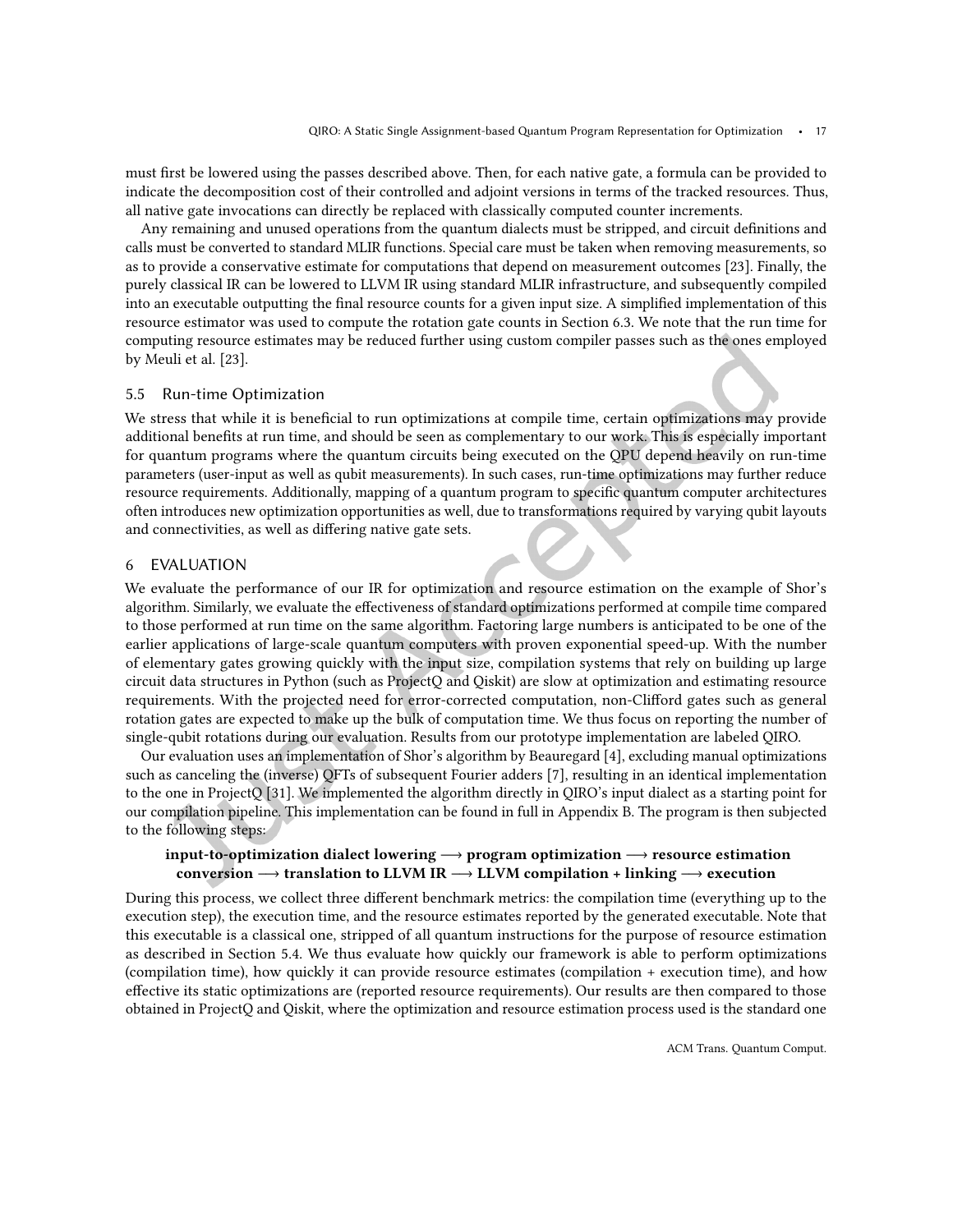for the respective framework, with similar optimization levels. We note that  $Q#$  does not currently offer quantum program optimizations and is thus unsuitable for this comparison.

#### 6.1 Experimental Setup

Benchmarking was performed on an Intel Core i7-7700HQ @ 3.5GHz running Windows 10 build 18363. The software packages used include: Python 3.7.6, ProjectQ 0.5.1, Qiskit 0.23.1, LLVM/Clang 10.0.0, and MLIR built from source from the master branch dated 2020/10/25. Program transformation at the MLIR level is handled by an adapted version of the modular MLIR optimizer (mlir-opt). Further tools are used in the translation from MLIR to LLVM IR (mlir-translate), the compilation of LLVM IR by the LLVM static compiler (llc), and the linking phase (clang). Table [4](#page-17-0) shows the built-in and custom QIRO passes used in the benchmark. Execution was timed using the hyper $\widehat{\mathsf{func}}^7$  $\widehat{\mathsf{func}}^7$  command-line tool, using the median and standard deviation from each sample set.

### 6.2 Optimization & Resource Estimation Run Time

A comparison of the time it takes to optimize and obtain resource counts for Shor's algorithm is shown in Figure [6.](#page-18-1) The numbers to factor were chosen as  $N = 2<sup>n</sup> - 1$ , where  $n \in \{2, ..., 64\}$  is the number of bits. Inputs beyond

<span id="page-17-1"></span> $7$ https://github.com/sharkdp/hyperfine

<span id="page-17-0"></span>

| ttps://github.com/sharkdp/hyperfine                                                                               |  |
|-------------------------------------------------------------------------------------------------------------------|--|
| Table 4. Pass sequence used within QIRO to run optimizations and perform resource estimation on Shor's algorithm. |  |
|                                                                                                                   |  |

| Pass                    | Description                                                                                            |
|-------------------------|--------------------------------------------------------------------------------------------------------|
| -convert-mem-to-val     | Converts from the input to the optimization dialect, switching qubit semantics in                      |
|                         | the process.                                                                                           |
| $-lower-ctrl$           | Converts controlled circuit to new circuit with controls propagated to opera-                          |
|                         | tions inside, does not propagate on compute/uncompute sections indicated by                            |
|                         | compute/uncompute attribute.                                                                           |
| -strip-circ             | Removes unused circuit definitions.                                                                    |
| -canonicalize           | Built-in MLIR canonicalization pass, also performs DCE, constant folding, and                          |
|                         | operation rewrite patters, including the local register dataflow patters.                              |
| -strip-circ             | Removes unused circuit definitions.                                                                    |
| -circuit-inline         | Inlines circuit calls with the corresponding circuit body (except where no_inline                      |
|                         | / no_inline_target attribute present).                                                                 |
| -strip-circ             | Removes unused circuit definitions.                                                                    |
| -canonicalize           | Built-in MLIR canonicalization pass, also performs DCE, constant folding, and                          |
|                         | operation rewrite patters, including the local register dataflow patters.                              |
| -strip-circ             | Removes unused circuit definitions                                                                     |
| -quantum-gate-opt       | Performs hermitian gate cancellation, adjoint gate cancellation, adjoint circuit can-                  |
|                         | cellation, rotation gate folding, controlled-rotation gate folding, and loop-boundary<br>optimization. |
| -canonicalize           | Built-in MLIR canonicalization pass, also performs DCE, constant folding, and                          |
|                         | operation rewrite patters, including the local register dataflow patters.                              |
| -count-resources        | Replaces quantum gates with resource counters.                                                         |
| -convert-scf-to-std     | Built-in MLIR conversion from structured control flow to standard dialect.                             |
| -convert-vector-to-llym | Built-in MLIR conversion from vector to llvm dialect. (Final resource counts are                       |
|                         | printed using the vector.print operation.)                                                             |
| -convert-std-to-llym    | Built-in MLIR conversion from standard to llvm dialect.                                                |
|                         |                                                                                                        |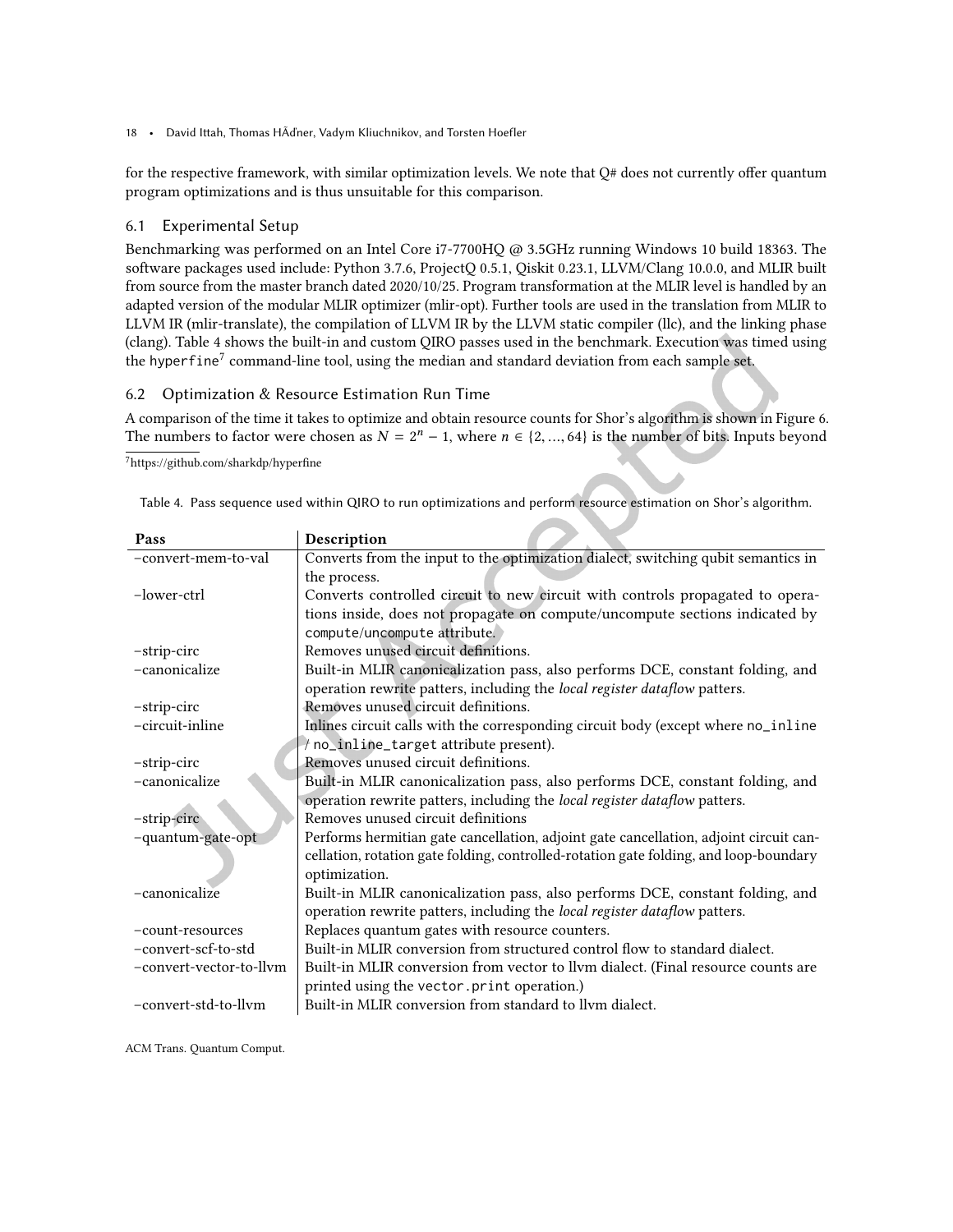QIRO: A Static Single Assignment-based Quantum Program Representation for Optimization • 19

<span id="page-18-1"></span>

Fig. 6. Execution time to process Shor's algorithm by diferent frameworks and output resource counts. ProjectQ and Qiskit perform circuit optimizations at run time, whereas QIRO performs these exclusively at compile time. The number to factor is chosen as  $N = 2<sup>n</sup> - 1$  with  $n \in [2, 64]$ . The insert is a scaled version to show large measurement values.

64-bit integers are also possible but would require to adapt our implementation to larger ixed-precision or ininite-precision arithmetic. As shown, compilation in QIRO including all implemented optimizations took a mere 551±4 ms, independent of n. Moreover, the run time of the resource estimation executable on the entire input range is situated between  $10.2 \pm 0.4$  ms to  $560 \pm 20$  ms. By contrast, inputs to ProjectQ were limited to  $n = 8$ due to execution times (optimization + resource estimation) reaching 162±3 s, an almost 300-fold increase over QIRO's total running time on the same input  $(0.561\pm0.004 \text{ s})$ . Similarly, Qiskit reaches 74.4 $\pm$ 0.1 s on 11 qubits for optimization and resource estimation, a 130-fold increase over QIRO (0.562±0.004 s).

While some of the diference in the measured run times may be attributed to diferent implementation details (e.g. loop-heavy operations in Python compared to MLIR's C++ implementation), a remarkable distinction of conceptual nature is the fact that the run time of optimizations in QIRO is independent of program inputs, and thus inherently more efficient. This can be attributed to the fact that QIRO is able to perform optimizations at compile time, while the two other frameworks require program input propagation and control low resolution before performing optimizations.

We note that true application-scale inputs for breaking RSA are expected to be  $n \sim 2000$ . Extrapolating our measurements to 2000 bits based on a polynomial of degree 4 (as the number of gates scales quartically), we roughly estimate to be able to process Shor's algorithm in QIRO on the order of a week, rather than upwards of  $10<sup>4</sup>$  years in ProjectQ and  $10<sup>3</sup>$  years in Qiskit. To further speed up resource estimation, we plan to implement custom compiler passes such as the ones proposed by Meuli et al. [\[23\]](#page-21-16).

#### <span id="page-18-0"></span>6.3 Efectiveness of Static Optimizations

For this benchmark, we implemented a series of simple peephole optimizations and measure their efectiveness in QIRO compared to ProjectQ. Our focus is not on the efectiveness of the optimizations themselves, but rather to investigate the diference in efectiveness when the same optimizations are performed at compile time rather than run time. The implemented optimizations include Hermitian gate cancellation on the native gate set, generalized adjoint cancellation via meta-operations (including on user-deined circuits), successive rotation gate merging,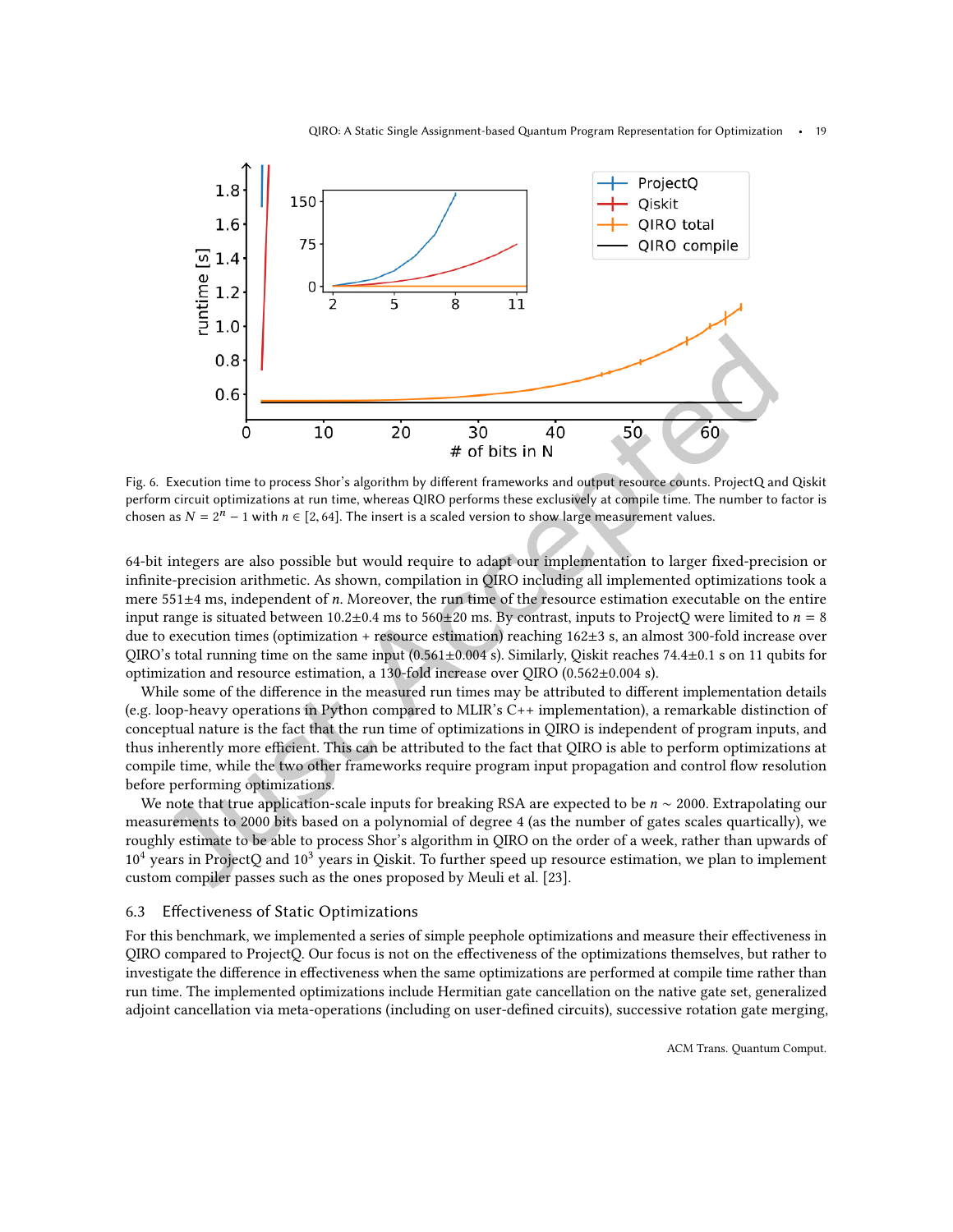<span id="page-19-1"></span>

Fig. 7. Fraction of optimization opportunities identified by QIRO at compile time. Rotation gate counts for Shor's algorithm factoring  $N = 2^n - 1$ , with  $n \in [2, 8]$ , are compared to those obtained in ProjectQ using run-time optimizations.

and loop boundary optimization. As shown in Figure [7,](#page-19-1) practically all (∼99.8% at  $n = 8$ ) optimization opportunities on rotation gates exploited by ProjectQ are also identiied by our optimizer at compile time, not least due to our ability to statically optimize across loop boundaries, without which only ∼ 69.4% would be identiied. Our approach comes with the additional benefit that the optimizer's execution time is independent of a program's input size, making it especially promising for optimization of very large-scale quantum programs.

### <span id="page-19-0"></span>7 RELATED WORK

### 7.1 Intermediate Representations

To the best of our knowledge, the results presented by McCaskey and Nguyen [\[22\]](#page-21-17) have been the only other efort to leverage the MLIR framework for quantum compilation. We see their work as complementary to ours, as it strictly focuses on translation aspects of compiling quantum programs down from QASM to the LLVM-based QIR, without considering the MLIR-based representation as a platform for quantum program optimization.

The recently introduced Quantum Intermediate Representation (QIR) [\[10\]](#page-21-11) is another IR specifically crafted as a language- and hardware-agnostic intermediate representation for integrated classical-quantum programs. QIR is a set of specifications for representing quantum programs in the LLVM IR, with the goal of leveraging the performant LLVM compiler infrastructure. However, we note that the employed memory-semantics for quantum operations limits reuse of optimization passes that rely on dataflow analysis  $-$  a problem that we address by introducing a separate optimization dialect in MLIR.

LLVM IR has also been used in the ScafCC compiler [\[18\]](#page-21-18) for the C-based Scafold programming language [\[17\]](#page-21-2). However, Scafold programs are restricted to descriptions of fully speciied circuits, i.e., all classical control low present in the input must be statically resolvable to produce lattened circuits. This constitutes a limitation that is not present in our work.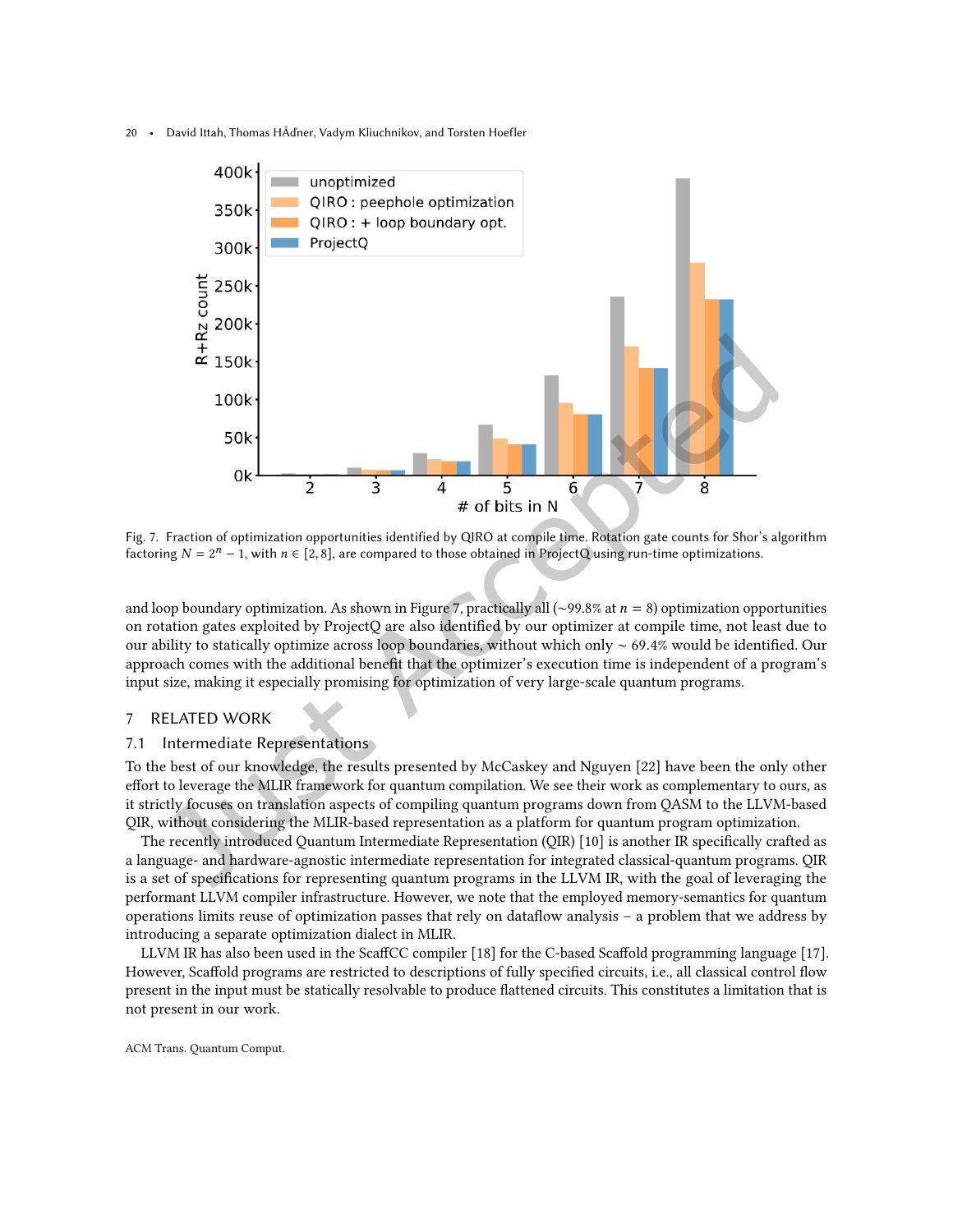Most existing quantum programming languages represent quantum circuits as gate lists or DAGs, e.g., Qiskit [\[9\]](#page-21-0), ProjectQ [\[31\]](#page-22-2), pyQuil [\[30\]](#page-21-5), and Cirq [\[6\]](#page-20-1). As a result, static co-optimization of quantum-classical programs with nontrivial control low is infeasible. As a remedy, these frameworks usually employ run-time optimizations. However, the execution time of optimizations then scales with problem size, as can be seen in Figure [6.](#page-18-1) This makes these approaches ill-suited for quantum program optimization at application scale.

### 7.2 Quantum Program Optimization

In addition to quantum analogs of classical optimizations (e.g. constant-folding at diferent levels of abstraction [\[15\]](#page-21-15)), there exists a host of quantum-speciic optimizations that are mostly targeted at quantum circuits: Circuit synthesis may be employed to re-synthesize small subcircuits [\[3,](#page-20-5) [8,](#page-21-19) [16,](#page-21-20) [26\]](#page-21-21). Furthermore, optimization using phase polynomials has proven to be efective [\[2\]](#page-20-6), especially when combined with other heuristics to tackle larger universal circuits [\[24\]](#page-21-14). Moreover, assertion-based optimization has been proposed to optimize quantum programs at higher levels of abstraction [\[13\]](#page-21-22).

All of these optimization algorithms may be integrated into QIRO as transformation passes. Indeed, we have implemented a generalization of constant-folding and we show that it successfully reduces the resource requirements of our implementation of Shor's algorithm that is based on the work by Beauregard [\[4\]](#page-20-3). Further optimizations could be applied in our IR, for example to quantum circuit deinitions or to loop bodies that are free of control flow.

To the best of our knowledge, optimizations that explicitly target mixed quantum-classical programs do not exist yet, in part due to the lack of IRs that are capable of representing such programs. Our IR may thus enable such quantum-classical optimizations. For example, assertion-based optimization may be extended to take branching and loop conditions into account [\[13\]](#page-21-22).

#### 8 CONCLUSION

Our proposed multi-level IR for quantum computing is specifically targeted at quantum-classical co-optimization. In contrast to previous work, it supports carrying out such optimizations at application scale, allowing for optimized resource estimates of large-scale quantum programs. Moreover, QIRO supports quantum-speciic optimization passes that may fully leverage the infrastructure provided by MLIR. Crucially, the employed valuesemantics in the optimization dialect directly exposes quantum data dependencies. In addition to reuse of existing components, this may enable future quantum program optimizations that leverage datalow analysis.

#### REFERENCES

- <span id="page-20-2"></span>[1] Alfred V. Aho, Monica S. Lam, Ravi Sethi, and Jefrey D. Ullman. 2006. Compilers: Principles, Techniques, and Tools (2nd Edition). Addison-Wesley, USA.
- <span id="page-20-6"></span>[2] M. Amy, D. Maslov, and M. Mosca. 2014. Polynomial-Time T-Depth Optimization of Cliford+T Circuits Via Matroid Partitioning. IEEE Transactions on Computer-Aided Design of Integrated Circuits and Systems 33, 10 (2014), 1476-1489. [https://doi.org/10.1109/TCAD.2014.](https://doi.org/10.1109/TCAD.2014.2341953) [2341953](https://doi.org/10.1109/TCAD.2014.2341953)
- <span id="page-20-5"></span>[3] Matthew Amy, Dmitri Maslov, Michele Mosca, and Martin Roetteler. 2013. A Meet-in-the-Middle Algorithm for Fast Synthesis of Depth-Optimal Quantum Circuits. IEEE Transactions on Computer-Aided Design of Integrated Circuits and Systems 32, 6 (Jun 2013), 818-830.<https://doi.org/10.1109/tcad.2013.2244643>
- <span id="page-20-3"></span>[4] Stephane Beauregard. 2003. Circuit for Shor's Algorithm Using 2n+3 Qubits. Quantum Info. Comput. 3, 2 (March 2003), 175âĂŞ185. <https://dl.acm.org/doi/10.5555/2011517.2011525>
- <span id="page-20-0"></span>[5] Benjamin Bichsel, Maximilian Baader, Timon Gehr, and Martin Vechev. 2020. Silq: A High-Level Quantum Language with Safe Uncomputation and Intuitive Semantics. In Proceedings of the 41st ACM SIGPLAN Conference on Programming Language Design and Implementation (London, UK) (PLDI 2020). Association for Computing Machinery, New York, NY, USA, 286âĂŞ300. [https:](https://doi.org/10.1145/3385412.3386007) [//doi.org/10.1145/3385412.3386007](https://doi.org/10.1145/3385412.3386007)
- <span id="page-20-1"></span>[6] Cirq Developers. 2020. Cirq.<https://doi.org/10.5281/zenodo.4062499>
- <span id="page-20-4"></span>[7] Thomas G Draper. 2000. Addition on a quantum computer. arXiv[:quant-ph/0008033](https://arxiv.org/abs/quant-ph/0008033)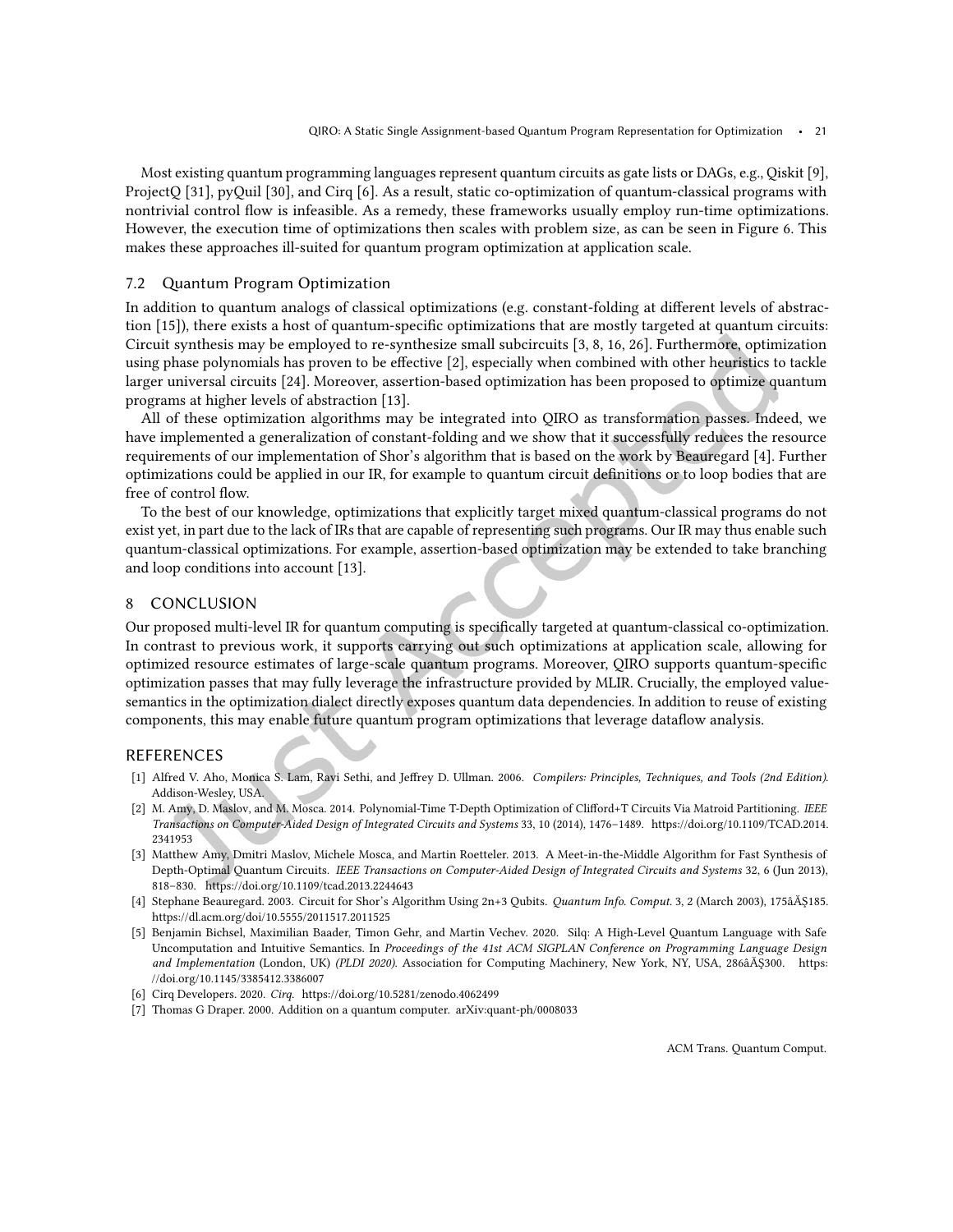- 22 David Itah, Thomas HÃďner, Vadym Kliuchnikov, and Torsten Hoefler
- <span id="page-21-19"></span>[8] Simon Forest, David Gosset, Vadym Kliuchnikov, and David McKinnon. 2015. Exact synthesis of single-qubit unitaries over Clifordcyclotomic gate sets. J. Math. Phys. 56, 8 (2015), 082201.<https://doi.org/10.1063/1.4927100>
- <span id="page-21-0"></span>[9] Jay Gambetta, Diego M. RodrÃŋguez, Salvador de la Puente GonzÃąlez, Matthew Treinish, Ali Javadi-Abhari, Paul Kassebaum, Marco Pistoia, Shaohan Hu, tigerjack, Carlos Azaustre, Zlatko Minev, Travis L. Scholten, Steven Oud, Matthieu Dartiailh, Maddy Tod, Juan Cruz-Benito, Christopher J. Wood, and Albert Frisch. 2019. Qiskit: An Open-source Framework for Quantum Computing. [https:](https://doi.org/10.5281/zenodo.2573505) [//doi.org/10.5281/zenodo.2573505](https://doi.org/10.5281/zenodo.2573505)
- <span id="page-21-11"></span>[10] Alan Geller. 2020. Introducing Quantum Intermediate Representation (QIR). Microsoft. [https://devblogs.microsoft.com/qsharp/introducing](https://devblogs.microsoft.com/qsharp/introducing-quantum-intermediate-representation-qir)[quantum-intermediate-representation-qir](https://devblogs.microsoft.com/qsharp/introducing-quantum-intermediate-representation-qir)
- <span id="page-21-8"></span>[11] Craig Gidney and Martin Ekerå. 2019. How to factor 2048 bit rsa integers in 8 hours using 20 million noisy qubits. arXiv[:1905.09749](https://arxiv.org/abs/1905.09749) [quantph]
- <span id="page-21-1"></span>[12] Alexander S. Green, Peter LeFanu Lumsdaine, Neil J. Ross, Peter Selinger, and Benoît Valiron. 2013. Quipper: A Scalable Quantum Programming Language. In Proceedings of the 34th ACM SIGPLAN Conference on Programming Language Design and Implementation (Seattle, Washington, USA) (PLDI '13). Association for Computing Machinery, New York, NY, USA, 333âĂŞ342. [https://doi.org/10.1145/](https://doi.org/10.1145/2491956.2462177) [2491956.2462177](https://doi.org/10.1145/2491956.2462177)
- <span id="page-21-22"></span>[13] Thomas Häner, Torsten Hoefler, and Matthias Troyer. 2020. Assertion-Based Optimization of Quantum Programs. Proc. ACM Program. Lang. 4, OOPSLA, Article 133 (Nov. 2020), 20 pages.<https://doi.org/10.1145/3428201>
- <span id="page-21-9"></span>[14] Thomas Häner, Samuel Jaques, Michael Naehrig, Martin Roetteler, and Mathias Soeken. 2020. Improved Quantum Circuits for Elliptic Curve Discrete Logarithms. In Post-Quantum Cryptography, Jintai Ding and Jean-Pierre Tillich (Eds.). Springer International Publishing, Cham, 425-444. [https://doi.org/10.1007/978-3-030-44223-1\\_23](https://doi.org/10.1007/978-3-030-44223-1_23)
- <span id="page-21-15"></span>[15] Thomas Häner, Damian S Steiger, Krysta Svore, and Matthias Troyer. 2018. A software methodology for compiling quantum programs. Quantum Science and Technology 3, 2 (2018), 020501.<https://doi.org/10.1088/2058-9565/aaa5cc>
- <span id="page-21-20"></span>[16] Raban Iten, Roger Colbeck, Ivan Kukuljan, Jonathan Home, and Matthias Christandl. 2016. Quantum circuits for isometries. Phys. Rev. A 93 (Mar 2016), 032318. Issue 3.<https://doi.org/10.1103/PhysRevA.93.032318>
- <span id="page-21-2"></span>[17] Ali JavadiAbhari, Arvin Faruque, Mohammad Javad Dousti, Lukas Svec, Oana Catu, Amlan Chakrabati, Chen-Fu Chiang, Seth Vanderwilt, John Black, Fred Chong, Margaret Martonosi, Martin Suchara, Ken Brown, Massoud Pedram, and Todd Brun. 2012. Scaffold: Quantum programming language. Technical Report. Princeton University.<https://www.cs.princeton.edu/research/techreps/TR-934-12>
- <span id="page-21-18"></span>[18] Ali JavadiAbhari, Shruti Patil, Daniel Kudrow, Jeff Heckey, Alexey Lvov, Frederic T. Chong, and Margaret Martonosi. 2014. ScaffCC: A Framework for Compilation and Analysis of Quantum Computing Programs. In Proceedings of the 11th ACM Conference on Computing Frontiers (Cagliari, Italy) (CF '14). Association for Computing Machinery, New York, NY, USA, Article 1, 10 pages. [https://doi.org/10.](https://doi.org/10.1145/2597917.2597939) [1145/2597917.2597939](https://doi.org/10.1145/2597917.2597939)
- <span id="page-21-3"></span>[19] Nathan Killoran, Josh Izaac, Nicolás Quesada, Ville Bergholm, Matthew Amy, and Christian Weedbrook. 2019. Strawberry Fields: A Software Platform for Photonic Quantum Computing. Quantum 3 (March 2019), 129.<https://doi.org/10.22331/q-2019-03-11-129>
- <span id="page-21-13"></span>[20] C. Lattner and V. Adve. 2004. LLVM: a compilation framework for lifelong program analysis & transformation. In International Symposium on Code Generation and Optimization, 2004. CGO 2004. IEEE, San Jose, CA, USA, 75-86.<https://doi.org/10.1109/CGO.2004.1281665>
- <span id="page-21-12"></span>[21] C. Lattner, M. Amini, U. Bondhugula, A. Cohen, A. Davis, J. Pienaar, R. Riddle, T. Shpeisman, N. Vasilache, and O. Zinenko. 2021. MLIR: Scaling Compiler Infrastructure for Domain Specific Computation. In 2021 IEEE/ACM International Symposium on Code Generation and Optimization (CGO). IEEE, Seoul, Korea (South), 2-14.<https://doi.org/10.1109/CGO51591.2021.9370308>
- <span id="page-21-17"></span>[22] Alexander McCaskey and Thien Nguyen. 2021. A MLIR Dialect for Quantum Assembly Languages. arXiv[:2101.11365](https://arxiv.org/abs/2101.11365) [quant-ph]
- <span id="page-21-16"></span>[23] Giulia Meuli, Mathias Soeken, Martin Roetteler, and Thomas Häner. 2020. Enabling Accuracy-Aware Quantum Compilers Using Symbolic Resource Estimation. Proc. ACM Program. Lang. 4, OOPSLA, Article 130 (Nov. 2020), 26 pages.<https://doi.org/10.1145/3428198>
- <span id="page-21-14"></span>[24] Yunseong Nam, Neil J Ross, Yuan Su, Andrew M Childs, and Dmitri Maslov. 2018. Automated optimization of large quantum circuits with continuous parameters. npj Quantum Information 4, 1 (2018), 1-12.<https://doi.org/10.1038/s41534-018-0072-4>
- <span id="page-21-10"></span>[25] Michael A. Nielsen and Isaac L. Chuang. 2010. Quantum Computation and Quantum Information: 10th Anniversary Edition. Cambridge University Press, UK.<https://doi.org/10.1017/CBO9780511976667>
- <span id="page-21-21"></span>[26] Adam Paetznick and Krysta M. Svore. 2014. Repeat-until-Success: Non-Deterministic Decomposition of Single-Qubit Unitaries. Quantum Info. Comput. 14, 15âĂŞ16 (Nov. 2014), 1277âĂŞ1301.<https://dl.acm.org/doi/10.5555/2685179.2685181>
- <span id="page-21-4"></span>[27] Jennifer Paykin, Robert Rand, and Steve Zdancewic. 2017. QWIRE: A Core Language for Quantum Circuits. In Proceedings of the 44th ACM SIGPLAN Symposium on Principles of Programming Languages (Paris, France) (POPL 2017). Association for Computing Machinery, New York, NY, USA, 846âĂŞ858.<https://doi.org/10.1145/3009837.3009894>
- <span id="page-21-6"></span>[28] John Preskill. 2018. Quantum Computing in the NISQ era and beyond. Quantum 2 (Aug. 2018), 79. [https://doi.org/10.22331/q-2018-08-](https://doi.org/10.22331/q-2018-08-06-79) [06-79](https://doi.org/10.22331/q-2018-08-06-79)
- <span id="page-21-7"></span>[29] Markus Reiher, Nathan Wiebe, Krysta M. Svore, Dave Wecker, and Matthias Troyer. 2017. Elucidating reaction mechanisms on quantum computers. Proceedings of the National Academy of Sciences 114, 29 (2017), 7555-7560.<https://doi.org/10.1073/pnas.1619152114>
- <span id="page-21-5"></span>[30] Robert S. Smith, Michael J. Curtis, and William J. Zeng. 2016. A Practical Quantum Instruction Set Architecture. arXiv[:1608.03355](https://arxiv.org/abs/1608.03355) [quantph]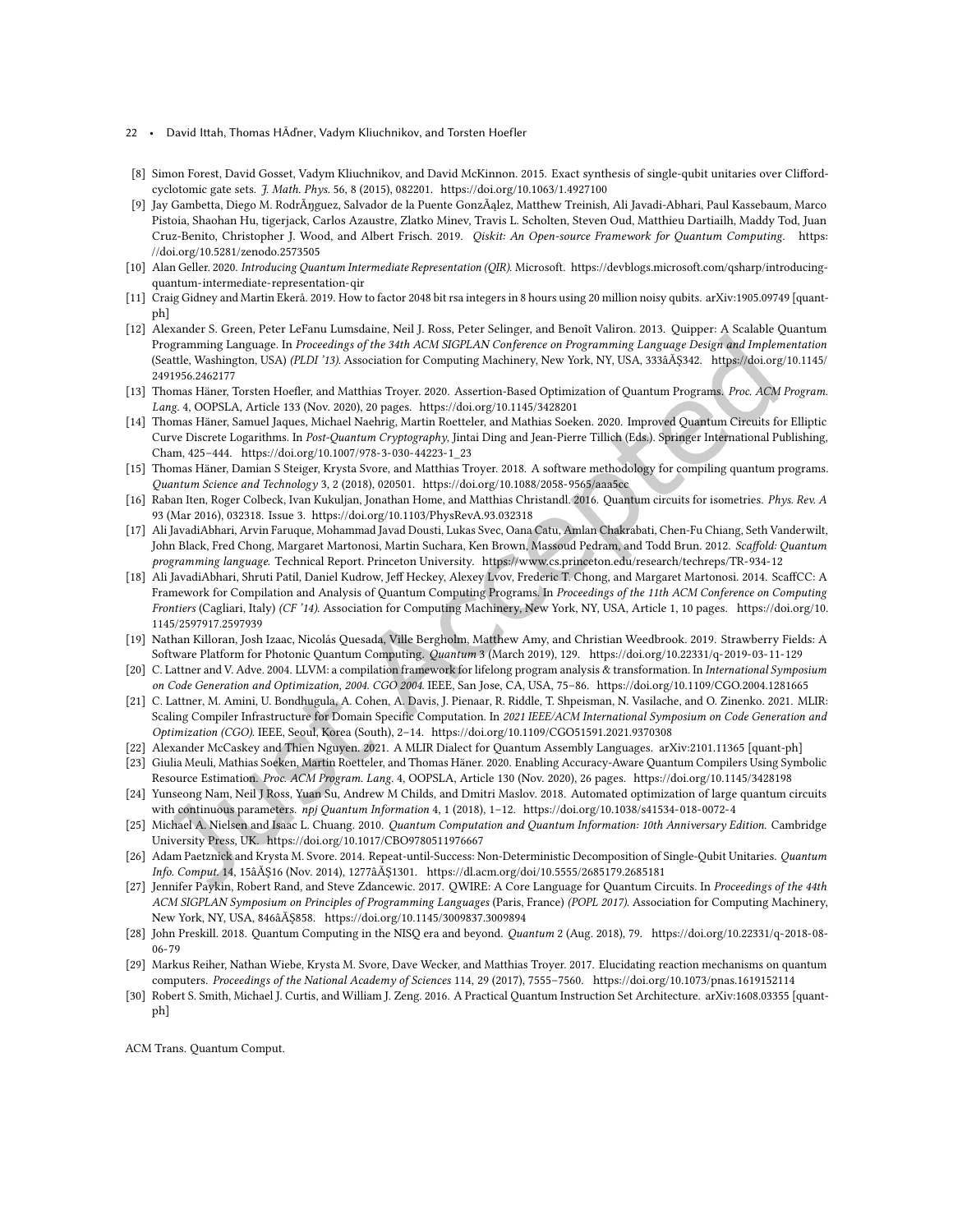$QIRO: A Static Single Assignment-based Quantum Program Representation for Optimization  $\cdot$  23$ 

- <span id="page-22-2"></span>[31] Damian S. Steiger, Thomas Häner, and Matthias Troyer. 2018. ProjectQ: an open source software framework for quantum computing. Quantum 2 (Jan 2018), 49.<https://doi.org/10.22331/q-2018-01-31-49>
- <span id="page-22-0"></span>[32] Krysta Svore, Alan Geller, Matthias Troyer, John Azariah, Christopher Granade, Bettina Heim, Vadym Kliuchnikov, Mariia Mykhailova, Andres Paz, and Martin Roetteler. 2018. Q#: Enabling Scalable Quantum Computing and Development with a High-Level DSL. In Proceedings of the Real World Domain Specific Languages Workshop 2018 (Vienna, Austria) (RWDSL2018). Association for Computing Machinery, New York, NY, USA, Article 7, 10 pages.<https://doi.org/10.1145/3183895.3183901>
- <span id="page-22-1"></span>[33] Vera von Burg, Guang Hao Low, Thomas Häner, Damian S Steiger, Markus Reiher, Martin Roetteler, and Matthias Troyer. 2020. Quantum computing enhanced computational catalysis. arXiv[:2007.14460](https://arxiv.org/abs/2007.14460) [quant-ph]

Creek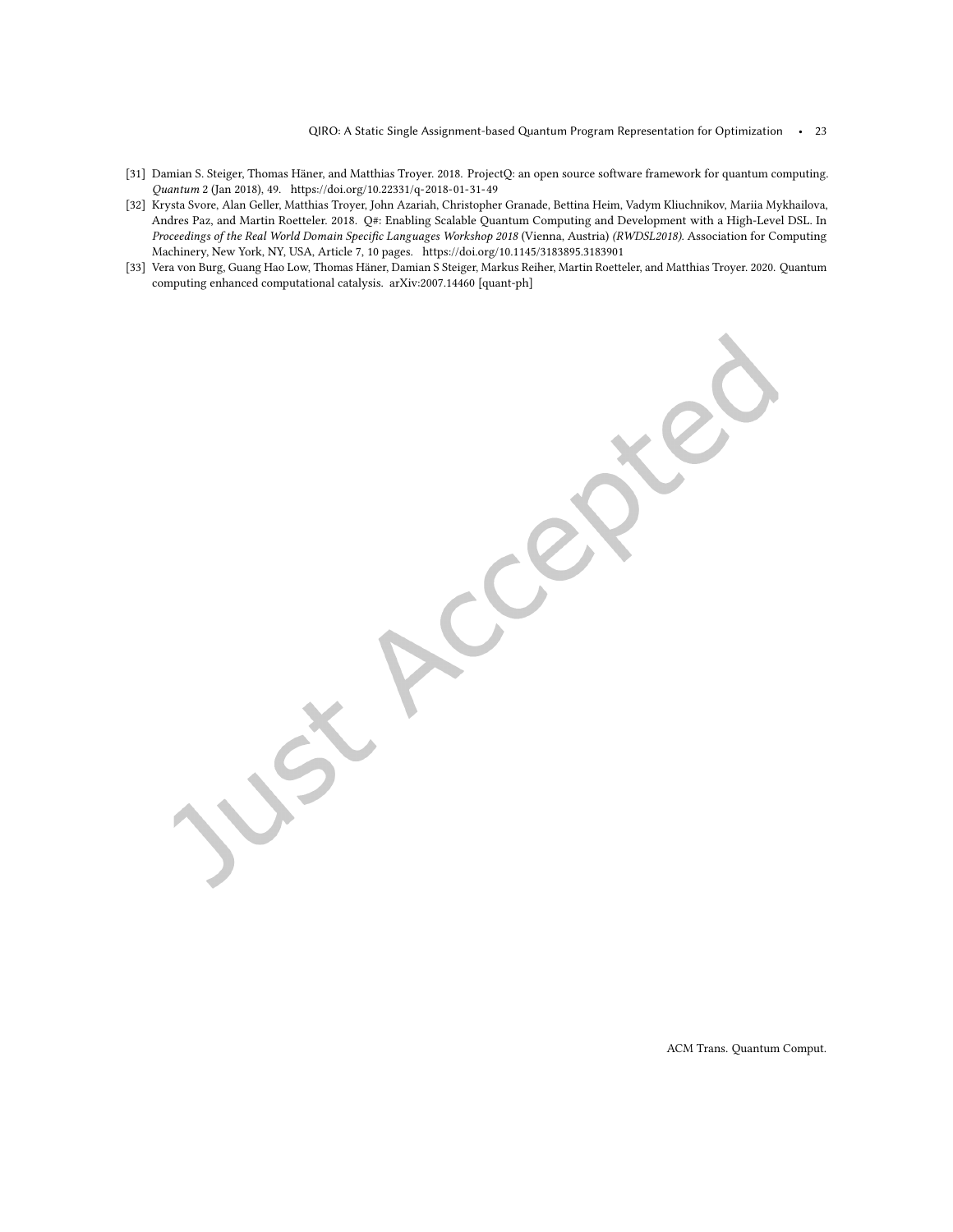# <span id="page-23-0"></span>A MAPPING Q# TO QIRO

In this section, we discuss in detail how to map a quantum program in  $Q#$  to our input dialect. We choose  $Q#$  as an example front-end for its completeness, most notably with respect to its support for mixed quantum-classical programs.

## A.1 Organization

 $Q#$  code lives inside (non-nestable) namespaces. We can map these to MLIR modules as they serve a similar purpose. Furthermore, Q# allows to bring symbols deined in other namespaces into the current one with an open directive. In this case, the modules should be nested inside the main execution module. When resolving symbols, the front-end should append the corresponding MLIR module identifiers to all references to symbols in those external namespaces, according to the following syntax: @ModuleName: : @SymbolName. The inside of namespaces is composed of global variable definitions, callable definitions such as operations and functions, and invocations of callables. How these constructs map to QIRO is described below.

# A.2 Data Types

Immutable let bindings and mutable variable assignments in Q# are treated no diferent in the IR, both which can be mapped to value definition statements. Note that statically, due to MLIR's SSA structure, every value is already defined precisely once.

A.2.1 Numeric. MLIR provides standard integer and loating point types of arbitrary bit-width. Literals can be passed to operations that accept arguments in the form of *attributes*, if not, they must first be bound to a value with the constant op. Arithmetic expressions can be represented with the appropriate operations from the standard dialect.

A.2.2 Boolean. Booleans should be represented by the i1 type.

A.2.3 Qubit. Q#'s Qubit type directly maps to the one present in QIRO. New qubits are created in Q# with Qubit(), which translates to a  $xq = q$ .alloc  $\therefore$  !q.qubit operation in our IR. Once qubit values go out of scope in Q#, they are automatically deallocated. The front-end should insert explicit q.free  $\%$ q : !q.qubit operations at this point to make the qubit resource available again.

A.2.4 Arrays. Note that there is distinction in how Qubit arrays and other arrays are handled. In general, Q# can build immutable arrays out of any valid type. These are null initialized, and support slicing and concatenation, which always creates a new array with element copies. Such classical arrays might be represented by the memref type, see the MLIR documentation for more details.

Qubit arrays created with Qubit[n] must instead be represented with the Qureg type from the quantum dialect. The allocation looks as follows:  $\&r = q$ .allocreg(n) : !q.qureg<n>, where the size attribute n can also be replaced with a dynamic value, in which case the type will not contain a size. Multidimensional qubit arrays are not supported, so they must be unrolled into a 1D array. Static bounds checking is implemented where possible, but for dynamic out-of-bounds accesses a run-time exception is expected. Indexing and slicing is supported at the point of use for quantum registers, as all operations accepting the Qureg type optionally also accept a register access expression for each such argument. It is composed of up to 3 dynamic or static values, corresponding to start, stop, step. If only start is present, a single qubit is accessed. If additionally stop is present, the slice [start, stop) with a step of 1 is accessed. An example operation would look like this: q.  $X \times r$ [ $\%$ a,  $\%$ b, 2] : !q.qureg<n>. As with qubits, registers need to be explicitly freed when they go out of scope with q. freereg  $\gamma$ r : !q.qureg<n>.

A.2.5 Tuples. While a tuple type is available in MLIR, there are no operations in the standard or quantum dialects that take advantage of them. Functions and circuits have no need for tuples as they are capable of accepting and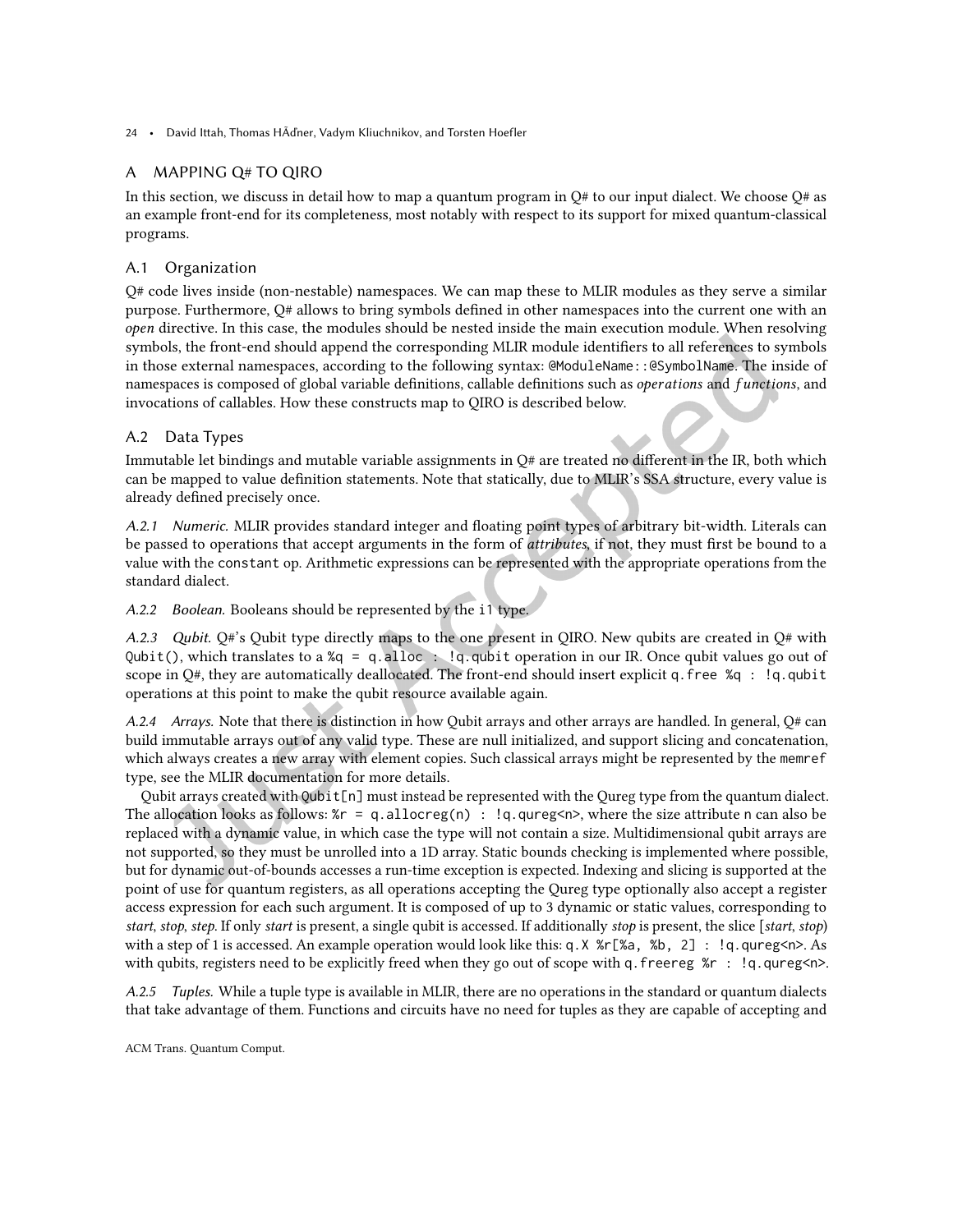returning multiple values. Thus the argument and return tuples of Q# callables should be deconstructed into their components.

A.2.6 Pauli. The Pauli type in  $O#$  is used to indicate rotation axes and measurement bases. For rotations, the corresponding rotation operation should be used  $\{Rx, Ry, Rz\}$ . Single qubit measurements in bases other than the Z-basis can be simulated by conjugating the measurement with the corresponding unitary. Joint multiqubit measurements (e.g. ZX, ZZ, ...) are currently not supported but could easily be added as additional native operations in our IR.

### A.3 Quantum Gates

Built-in quantum gates (intrinsic operations) in  $Q#$  for the most part have a direct analog in QIRO. If that is not the case, the front-end must express such gates in terms of the provided ones, for which standard algorithms exist. Measurement is done with a q.measure  $\%q : !q$ .qubit operation in the computational (Z) basis.

A.3.1 Functors. Functors in Q# are the analog to QIRO's meta-operations. These are "functions" which take in an operation and produce a new one, modifying its behaviour in the process. The default ones, adjoint for inverting an operation and control for conditioning the execution based the quantum state of control qubits, are both supported by the quantum dialect. To use them, the desired operation to be modified must be constructed without target qubits, which produces a value representing the operation. Meta-operations then accept the operation value and the target qubits as arguments. See below for an example of applying an inverted and a controlled rotation gate:

q.adj q.ctrl

### A.4 Callables

We deal with two types of callables in Q#: functions and operations. Functions contain purely classical code, and intuitively map to functions in MLIR:

```
func @name(\text{arg: argT} ...) \rightarrow \text{resT}. \{ ... \}call @name(arg: argT ..) : (argT..) -> resT..
```
In contrast, operations contain quantum code (alongside classical one), and this division is exactly relected by functions and circuits in QIRO. Circuits are similar to functions except that they also operate on quantum data arguments. They can be defined and called as follows:

```
q.circ @name(arg: argT ...) \rightarrow resT. . \{ ... \}q.call @name(arg: argT ...): argT. -> resT..
```
In order to support meta-operations on circuits, there is also an indirect call mechanism via the apply operation that operates on the  $\lg$  circ type, or the  $\lg$  cop<n, baseT> type with  $\lg$  circ as its base type.

q.apply

### A.5 Conditionals

...

Control flow in SSA-based IRs is explicit due to their block structure, which have a single entry and exit point. If/else constructs can easily be represented in MLIR using this block structure and conditional branching.

```
cond_br \Delta b1(arg..): \qquad \qquad \qquad \text{then}
```

```
br ^{\circ}bb3(arg..)^*bb2(args..): # else
  ...
```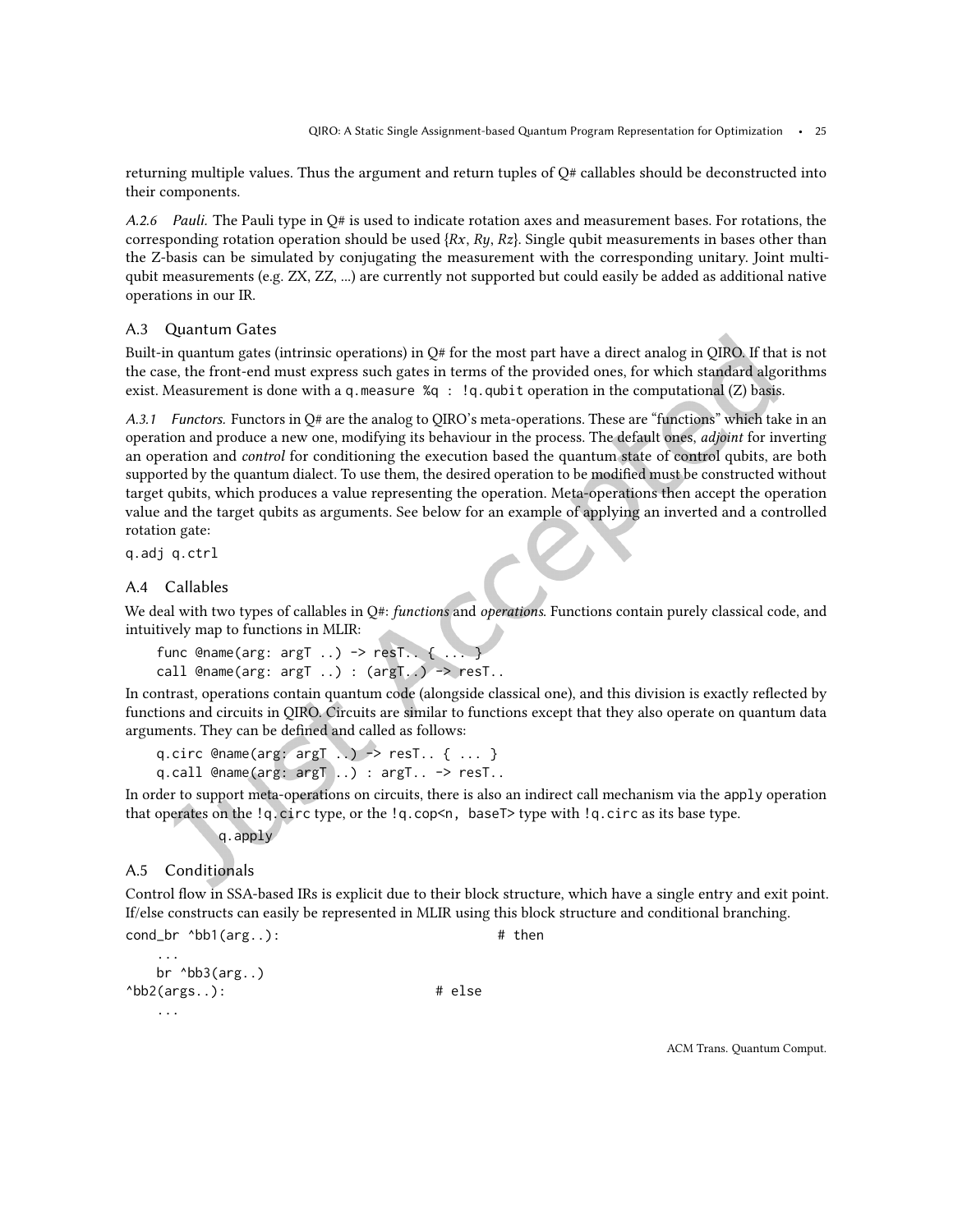#### br  $^{\circ}$ bb $3(arg..)$

Here we've shown a simple if-else structure, where %cond is a previously calculated boolean condition, and arg.. represents arbitrary block arguments. Arbitrary many else-if sections can be added by inserting more blocks creating conditional branching chains, each with a then block (True) and and a successor block (False) in the chain.

### A.6 Loops

Index-based for loops in Q# are well represented by the structured control low dialect in MLIR. The syntax goes as follows:

scf.for  $%i = low to < <sub>up</sub> > step < <sub>step</sub> < <sub>0</sub> <sub>1</sub>  $\ldots$$ 

where the lower/upper bounds and step operands are SSA values. For-each loops in Q# can be transformed to this form as well by using the length of the array being traversed as an upper bound. This is one reason that qubit register arguments to circuits always need an accompanying size argument if their size is not statically specified in the type.

Q#'s while loops (for classical loop conditions) and repeat-until-success loops (for measurement based conditions) are represented by MLIR's standard control flow via blocks and branches. A while  $(i \le n) \{ ...; i^{++};$ } loop would be translated as follows:

 $^{\wedge}$ bb1 $^{\wedge}$  ...

cond\_br

where %1 is the result of the constant op with the value 1, and ^bb2 is the next block after the loop. The entering condition check is omitted for brevity.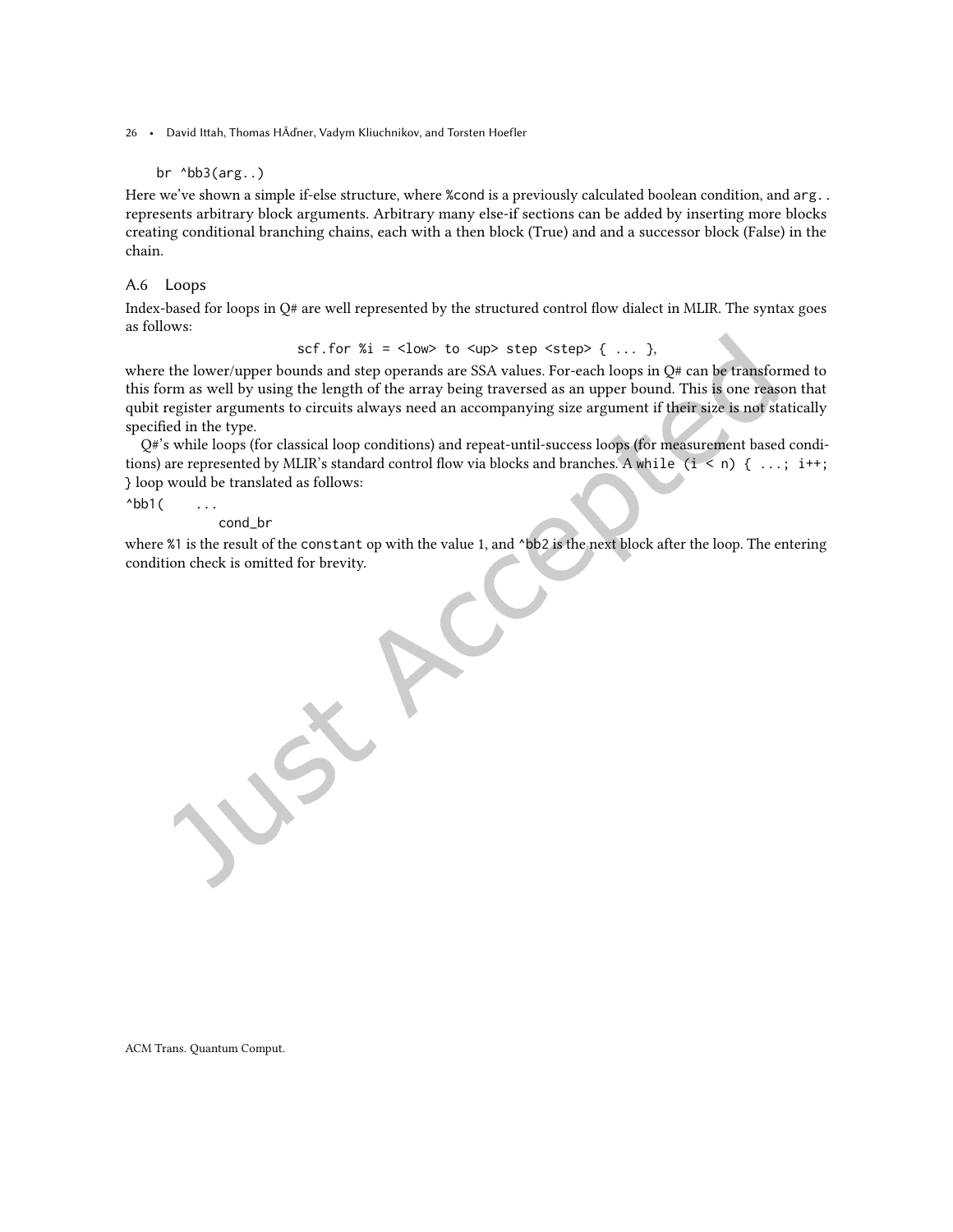QIRO: A Static Single Assignment-based Quantum Program Representation for Optimization • 27

# <span id="page-26-0"></span>B SHOR'S ALGORITHM IN QIRO

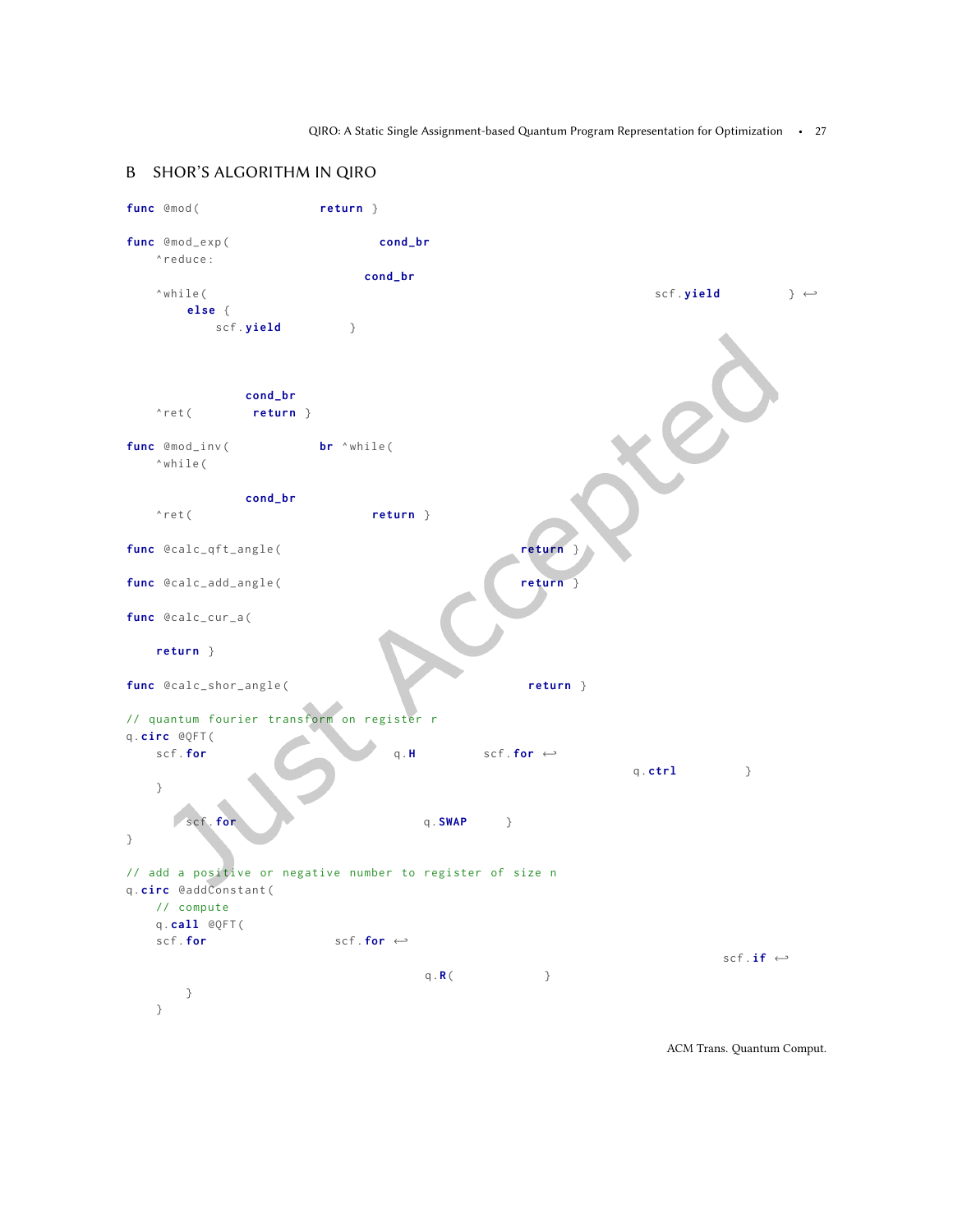```
// uncompute
          q. apply }
// substract a number from register of size n
q. circ @subConstant (
q. call @addConstant ()
// add a positive number to register modulo N
q.circ @addCmodN(
   q. call @addConstant(
   // compute
   q. call @subConstant ( q.CX q. apply
   q. call @subConstant(
   // uncompute
   q.X q.CX q.X q. free
   q.call @addConstant(}
// subtract a positive number to register modulo N
q. circ @subCmodN( q. call @addCmodN(}
// multiply a positive number by a register modulo N, need gcd(C, N)q.circ @mulCmodN(
   scf .for
                             q.apply }
   scf. for q. SWAP }
   scf .for
                             q. apply
   q. freereg }
q.circ @shor(
          scf.for store }
   q.X
   scf . for
       q.H q.apply
       \mathsf{scf.for} scf.if q.R\left(\begin{array}{cc} \leftarrow \\ \leftarrow \end{array}\right)}
       }
       q.H
              store scf.if q.X }
   }
   q. free q. freereg
   // process result
```